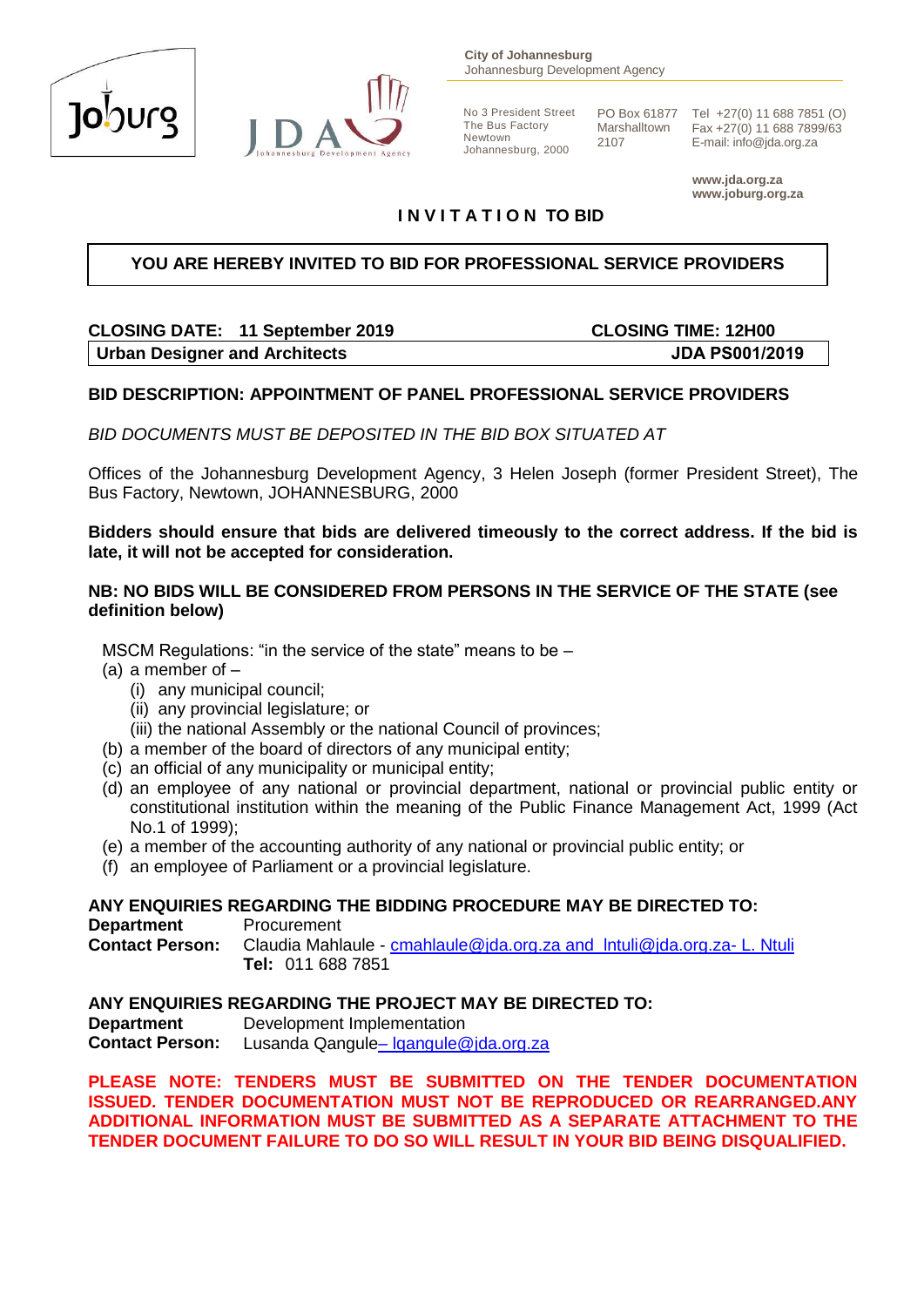# **OFFER**

### THE FOLLOWING PARTICULARS MUST BE FURNISHED **(FAILURE TO DO SO WILL RESULT IN YOUR BID BEING DISQUALIFIED)**

| <b>BID / RFP NUMBER</b>                 |  |
|-----------------------------------------|--|
|                                         |  |
| <b>BID / RFP DESCRIPTION</b>            |  |
| NAME OF BIDDER                          |  |
| POSTAL ADDRESS                          |  |
|                                         |  |
| <b>STREET ADDRESS</b>                   |  |
| <b>TELEPHONE NUMBER</b>                 |  |
| <b>CELLPHONE NUMBER</b>                 |  |
| <b>FACSIMILE NUMBER</b>                 |  |
| VAT REGISTRATION NUMBER                 |  |
| SIGNATURE OF BIDDER                     |  |
| CAPACITY UNDER WHICH THIS BID IS SIGNED |  |
| <b>DATE</b>                             |  |

**THE ABOVE PARTICULARS MUST BE FURNISHED. FAILURE TO DO SO WILL RESULT IN THE BID BEING DISQUALIFIED**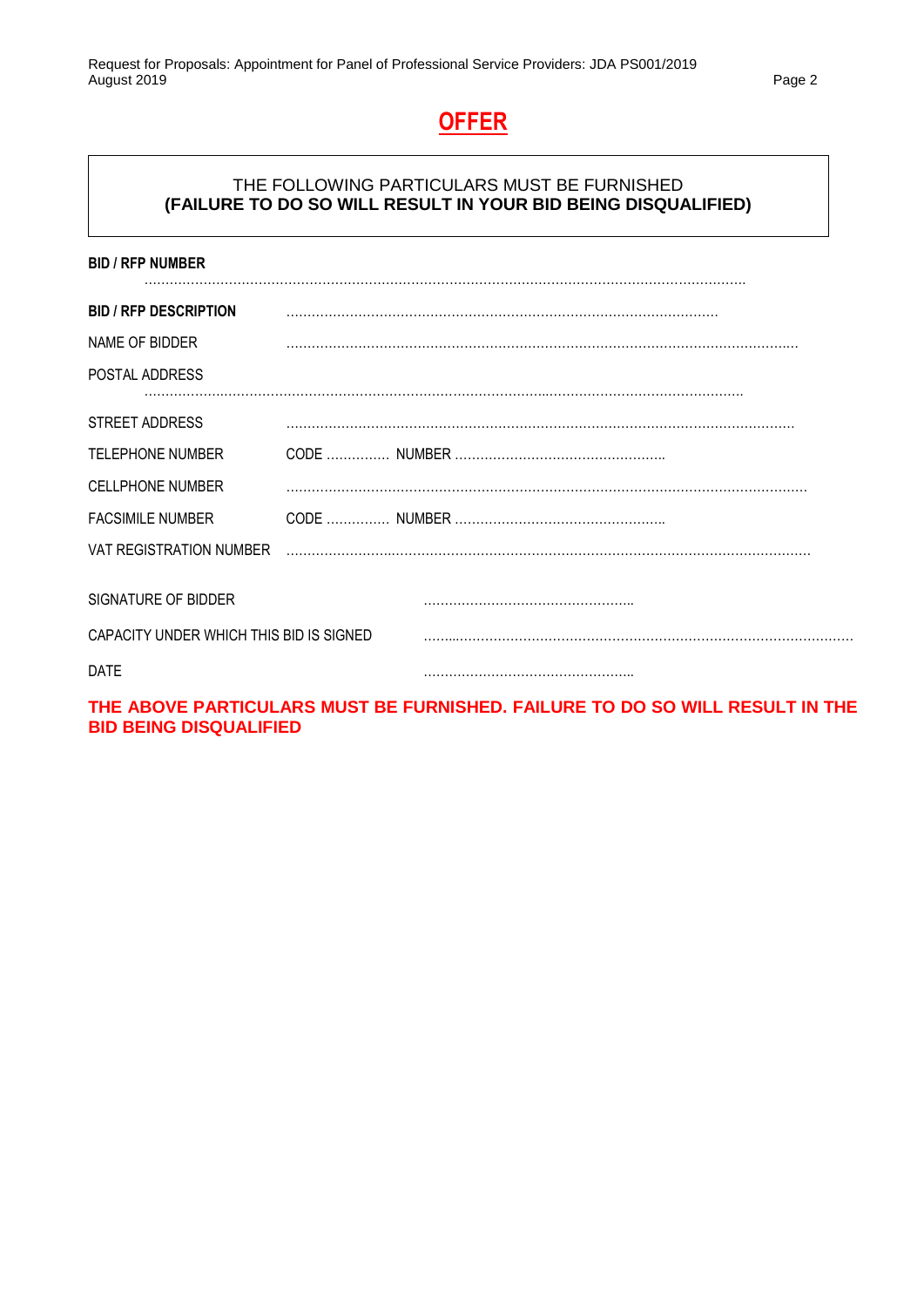#### **To all our stakeholder**

#### **RE: The channels of reporting fraudulent and Corrupt Activities**

The City of Johannesburg has a **zero-tolerance approach to Fraud, Theft, Corruption, Maladministration, and Collusion** by suppliers with employees. To reinforce this commitment, more channels have been added to report any Fraudulent and Corrupt activities.

Instances of corporate fraud and misconduct remain a constant threat to service delivery. The City of Johannesburg took a resolution to adopt strategic interventions aimed at combating fraud and corruption. The City took a decision to centralized the reporting of fraudulent and corrupt activities through the establishment of an independent fraud hotline which is managed by independent service providers.

All people doing business with the Johannesburg Development Agency are encouraged to report any corrupt or illegal practice.

Employees are encouraged to report fraud, waste or other concerns suggestive of dishonest or illegal activities.

#### **Anyone can report fraudulent and corrupt activities through one of the following channels:**

- Toll free number……………………………0800 002 587
- Toll free Fax ……………………………… 0800 007 788
- SMS (charged @ R1.50).......................32840
- Email Address:…………………………… anticorruption@tip-offs.com
- Web site:…………………………………… www.tip-off.com
- Free post:……………………………………Free post, KZN 138, Umhlanga, 4320



Let's join hands to take up the Fight against Fraud and Corruption in our society.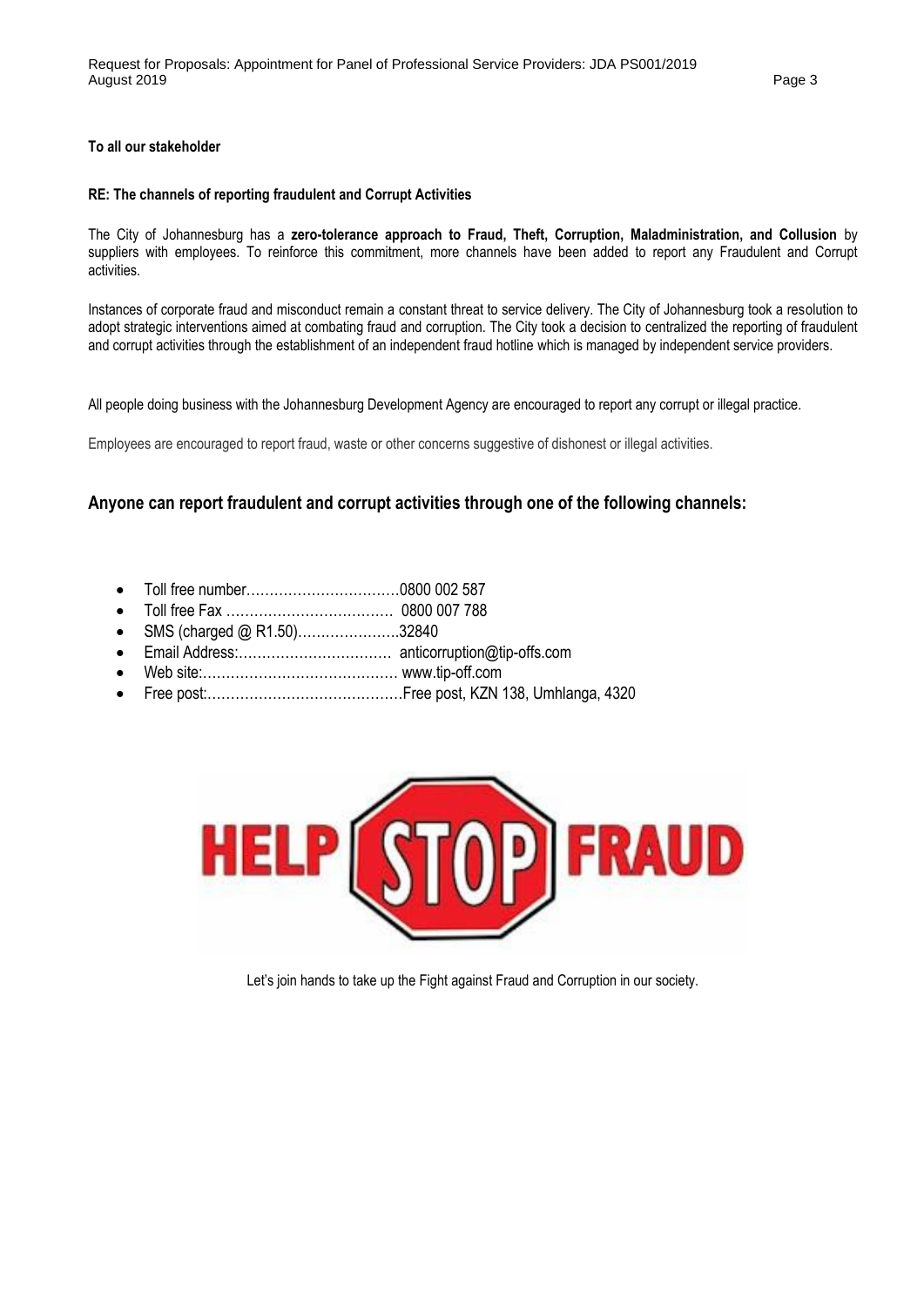### **APPOINTMENT OF PANEL PROFESSIONAL SERVICE PROVIDERS**

### **REQUEST FOR PROPOSAL FOR:**

|                                     | <b>BID NUMBER:</b>    |
|-------------------------------------|-----------------------|
| <b>Urban Designer and Architect</b> | <b>JDA PS001/2019</b> |

**August 2019**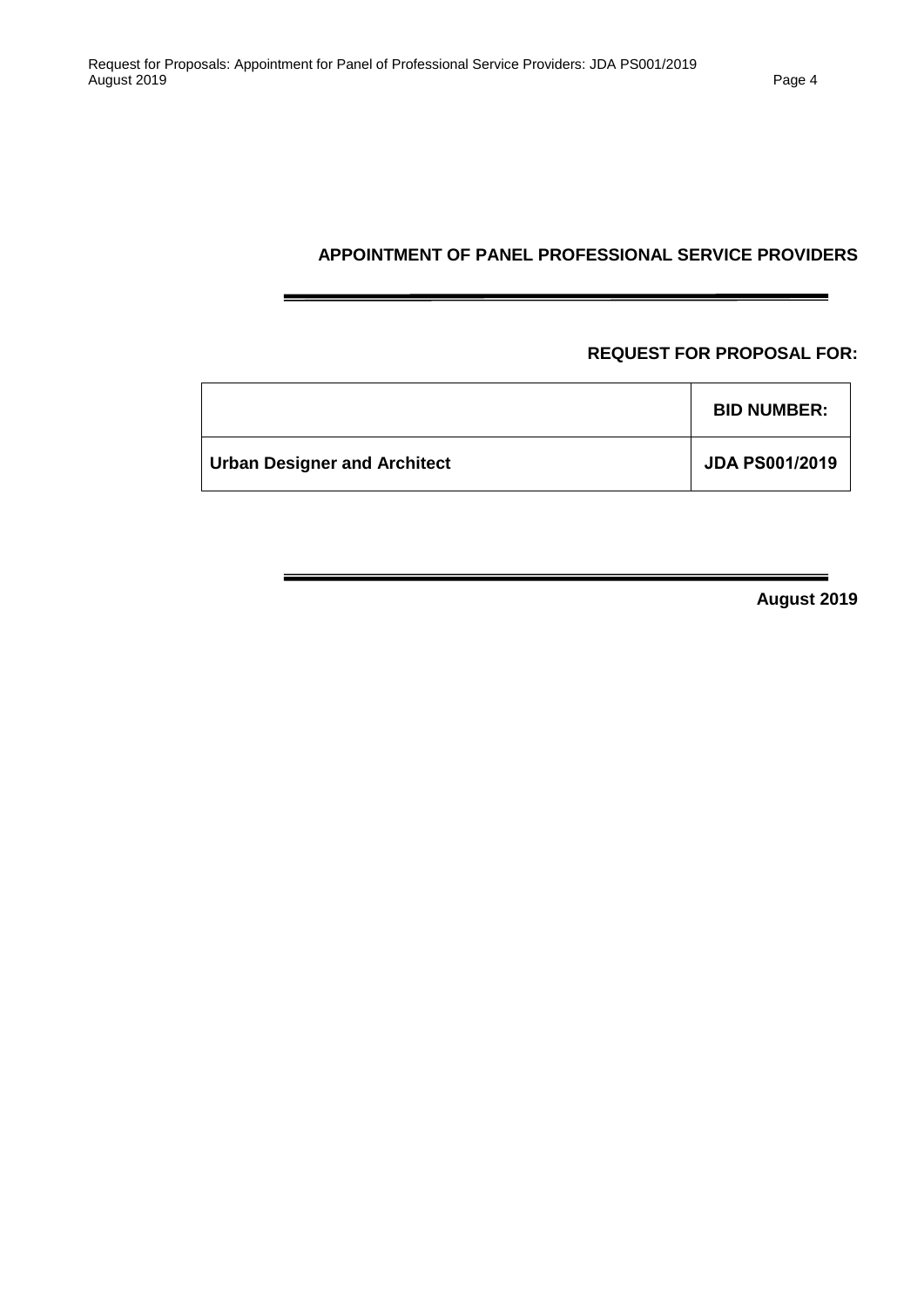# **TABLE OF CONTENTS**

| 1 <sub>1</sub> | <b>INTRODUCTION</b>                                | $\overline{7}$  |
|----------------|----------------------------------------------------|-----------------|
|                | 1.1. JDA background                                | 7               |
|                | 1.2. JDA's Development Outcomes                    | $\overline{7}$  |
|                | 1.3. Purpose of this Request for Proposal          | $\overline{7}$  |
| 2.             | <b>PROJECT INFORMATION</b>                         | 8               |
|                | 2.1. Background of the Assignment                  | 8               |
|                | 2.2. General Scope of Services                     | 8               |
|                | 2.3. Management of this Assignment                 | 8               |
| 3.             | <b>APPOINTMENT</b>                                 | 9               |
|                | 3.1. Architect and Urban Designer                  | 9               |
| 4.             | Proposal                                           | 10 <sup>1</sup> |
| 5.             | <b>ASSESSMENT CRITERIA</b>                         | 12 <sup>2</sup> |
| 6.             | <b>CLOSING DATE TIME AND VENUE FOR SUBMISSIONS</b> | 152             |

# **ANNEXURES**

| Α |  | <b>Business Declaration</b> |
|---|--|-----------------------------|
|   |  |                             |

- **B : Declaration of Interest**
- **C : Declaration of Past SCM Practices**
- 
- **D : MBD9 Certificate of Independent Bid Determination E : Particulars of Contracts Awarded by an Organ of State**
- **F : Form of Agreement \_ Appointment of Consultants**
- **H : Declaration On State Of Municipal Accounts**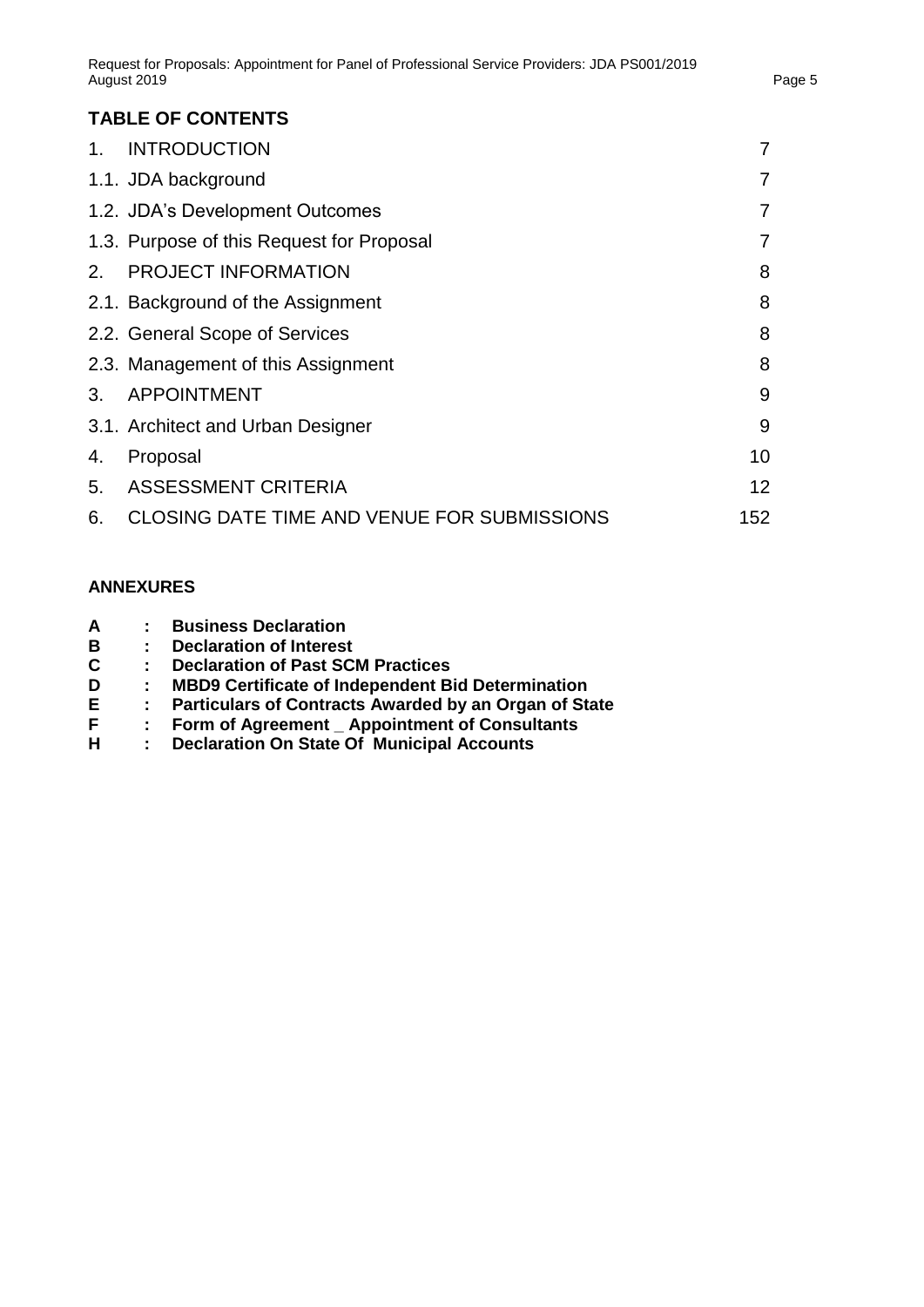#### **TENDERING PROCEDURES**

#### **Tender Notice and Invitation to Tender**

#### **Panel of Urban Designers and Architects**

Contract Number: Urban Designer and Architect JDA PS001/2019

The JDA is requesting proposals from experienced Occupational Health and Safety Agents who will form a Panel and provide OHS services on behalf of JDA as contemplated in the Occupational Health and Safety Act, 1993 Construction Regulations 2014.

Queries relating to procurement matters may be addressed to Lerato Ntuli at tel: (011) 688 7851; fax (011) 688 7899; or e-mail: **[LNtuli@jda.org.za](mailto:LNtuli@jda.org.za)**

Technical queries or queries relating to the project may be addressed to Lusanda Qangule e-mail: **[lqangule@jda.org.za](mailto:lqangule@jda.org.za)**.

**A compulsory tender briefing session with representatives of the Employer will take place at the Johannesburg Development Agency, The Bus Factory, 3 Helen Joseph Street, Newtown on 19 August 2019 starting at 10h00.**

Documents may be downloaded from the JDA's website as follows: [www.jda.org.za](http://www.jda.org.za/) as well as on [www.etenders.gov.za](http://www.etenders.gov.za/) from 19 August 2019. Tenders must only be submitted on the tender document that is downloaded from the stipulated websites only. The retyping of the tender document is not permitted.

The closing time for receipt of tenders is 12:00pm on 11 September 2019. Telegraphic, telephonic, telex, facsimile, e-mail and late tenders will not be accepted.

The physical address for the delivery of tender documents is Johannesburg Development Agency, Ground Floor Reception Area, The Bus Factory, 3 Helen Joseph Street (formerly President Street), Newtown 2000

Requirements for sealing, addressing, delivery, opening and assessment of tenders are stated in the Tender Data.

The JDA's selection of qualifying tenders will be at the JDA's sole discretion and will be final. The JDA does not bind itself to accept any particular tender and correspondence will be entered into with successful tenderer.

#### **"WE ENCOURAGE ALL PEOPLE DOING BUSINESS WITH US TO REPORT ANY CORRUPT OR ILLEGAL PRACTICE, USING THE ANTI-FRAUD HOTLINE NUMBER: 0800 002 587"**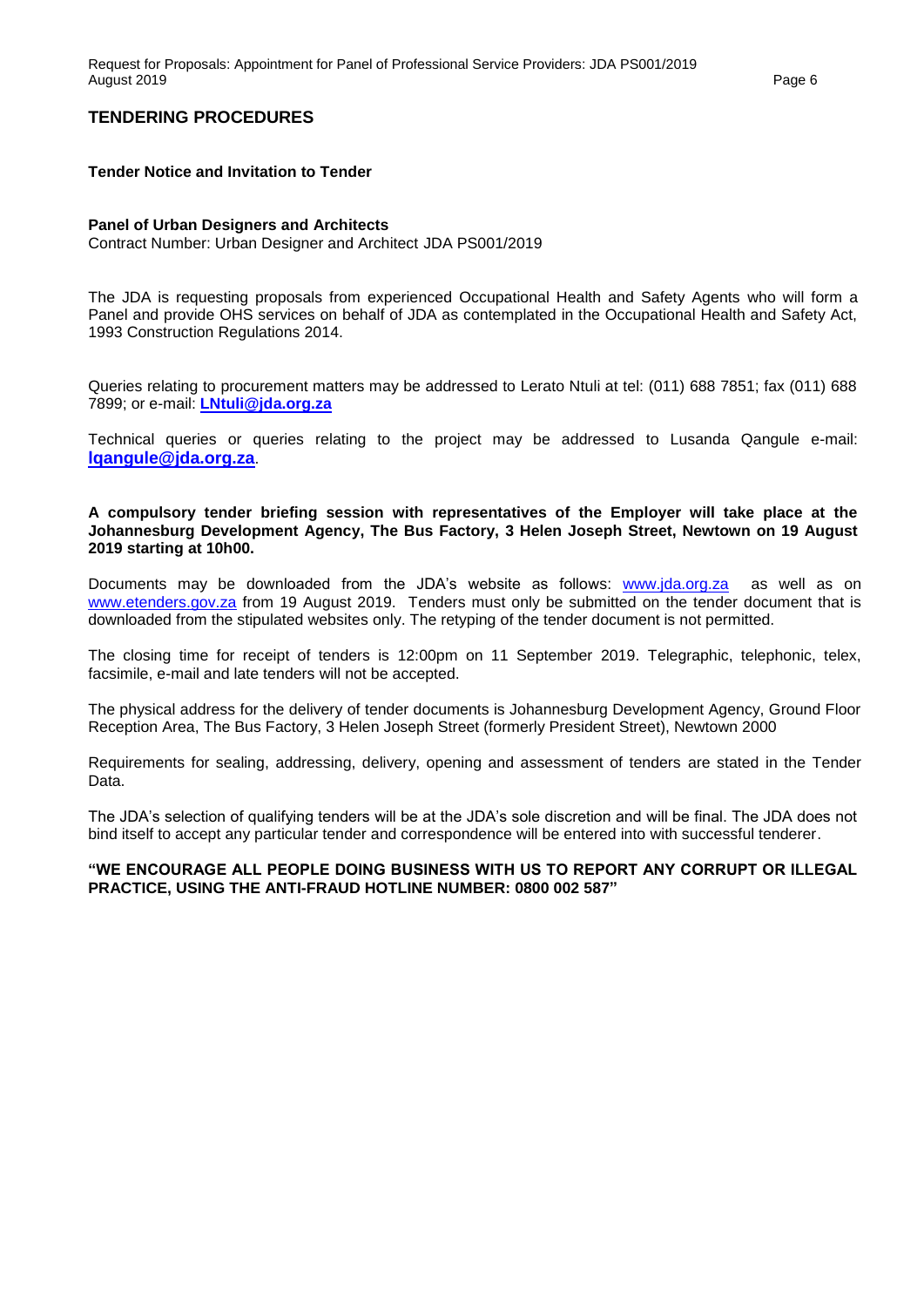#### <span id="page-6-0"></span>**1. INTRODUCTION**

#### <span id="page-6-1"></span>**1.1. JDA background**

The Johannesburg Development Agency is a City of Johannesburg owned entity and plays a critical role as an area-based agency and implementing agent for the implementation of capital expenditure for multiple city departments.

#### <span id="page-6-2"></span>**1.2. JDA's Development Outcomes**

| What we aim to achieve:            | JDA is a city development agency of the City of Johannesburg that<br>manages and facilitates area based developments in efficient and<br>innovative ways to build an equitable, sustainable and resilient city.                                                                                                                                                                                                              |  |  |
|------------------------------------|------------------------------------------------------------------------------------------------------------------------------------------------------------------------------------------------------------------------------------------------------------------------------------------------------------------------------------------------------------------------------------------------------------------------------|--|--|
| How we operate:                    | Employing sustainable and resilient city strategies in strategic<br>neighbourhoods to transform the space economy in the City Region                                                                                                                                                                                                                                                                                         |  |  |
| <b>Guiding Principles</b>          | <b>Strategic Mid-Term Objectives</b>                                                                                                                                                                                                                                                                                                                                                                                         |  |  |
| Create great places                | Restructure the city by developing defined, strategic<br>geographic areas around the city and the movement corridors<br>that link them.<br>Encourage sustainable energy consumption and land-use in<br>$\bullet$                                                                                                                                                                                                             |  |  |
| Catalyse growth and<br>investment  | the city by developing strategic transit nodes and corridors.<br>Promote economic growth by creating efficient and competitive<br>$\bullet$<br>business environments that cluster industries and functions in<br>these areas.<br>Turn around declining investment trends in these areas by<br>upgrading public space, generating shared visions for future<br>development, and encouraging urban management<br>partnerships. |  |  |
| Connect people to<br>opportunities | Develop local economic potential in marginalised areas to<br>$\bullet$<br>promote access to jobs and markets.<br>Promote economic empowerment through the structuring and<br>$\bullet$<br>procurement of JDA developments.                                                                                                                                                                                                   |  |  |
| Co-produce solutions               | Support productive development partnerships and co-operation<br>between all stakeholders in these areas.                                                                                                                                                                                                                                                                                                                     |  |  |
| Continuously improve               | To strengthen and improve the JDA's corporate governance<br>$\bullet$<br>and operations to ensure that it remains an effective, efficient,<br>sustainable and well-governed organisation                                                                                                                                                                                                                                     |  |  |

#### <span id="page-6-3"></span>**1.3. Purpose of this Request for Proposal**

The JDA to achieve its area based agency mandate, requires the services of technical professionals to assist in all pre-development work including planning, designing, conducting studies and assessments, and statutory and legal applications. The aim is to allow the JDA to draw on the skills of professional services to fast-track the in packaging and implementation of catalytic interventions across priority development areas of the City.

The Johannesburg Development Agency (JDA therefore requests interested professional service providers (companies, firms and joint ventures) to apply to be appointed for a period of three financial years. Over the three year period, deliverables will be requested through an instruction to perform work only when the services are required.

Individual appointments are invited from following professional services:

• Urban Designer and Architecs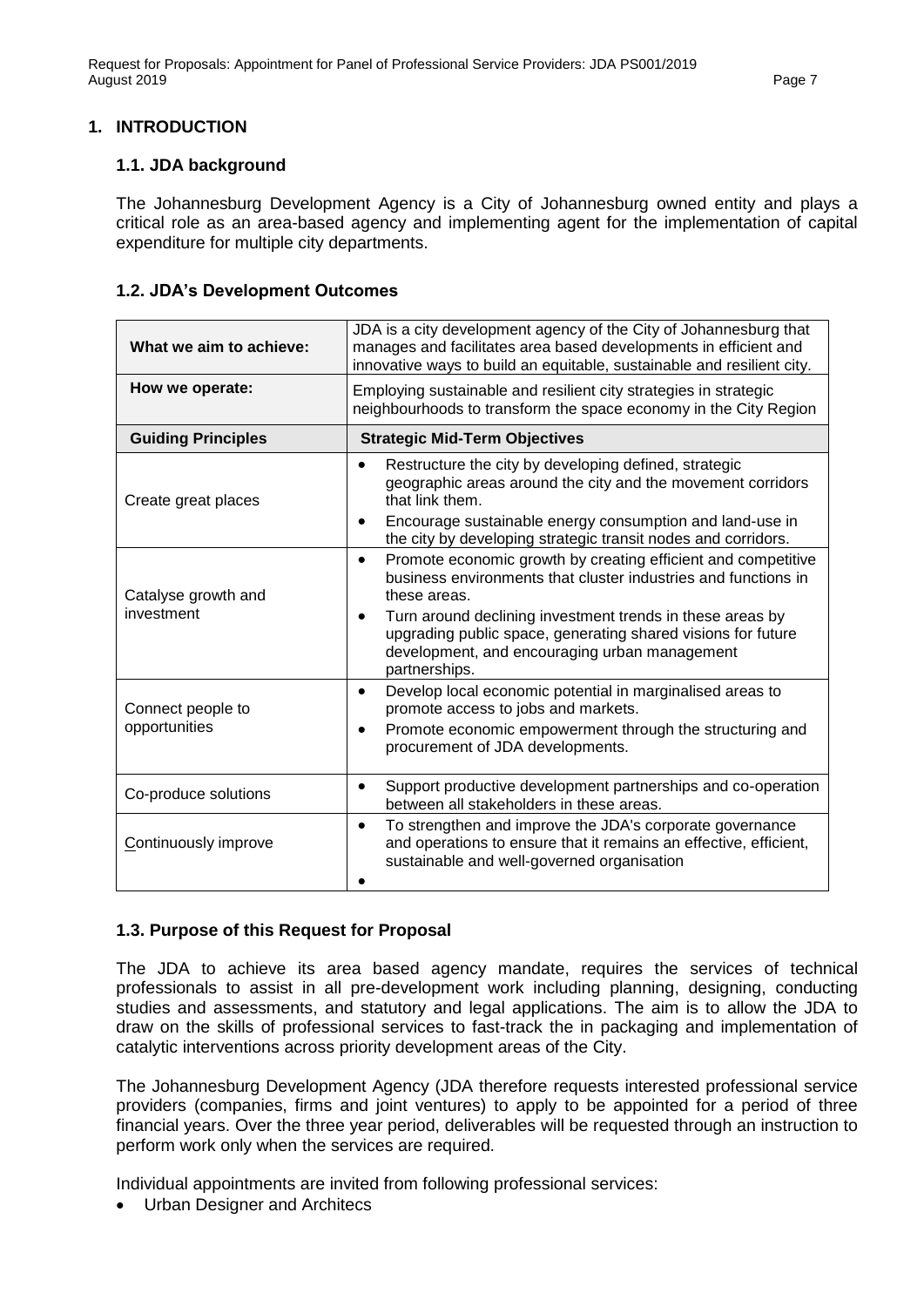Proposals for this contract are invited by public tender.

### <span id="page-7-0"></span>**2. PROJECT INFORMATION**

#### <span id="page-7-1"></span>**2.1. Background of the Assignment**

The requirement is for urban designers and architects to provide the necessary support to the JDA when required. The outputs of the services will assist in:

- The preparation of future interventions of the JDA by conceptualising and packaging interventions for implementation;
- Developing analytical or strategic inputs and direction for area-based regeneration in strategic and marginalised areas of the city.
- Build the evidence base to support decisions that will improve the planning or economic logic, delivery and sustainable impact in development or interventions performed by JDA.

#### <span id="page-7-2"></span>**2.2. General Scope of Services**

A more detailed indicative scope of works is provided per professional services below, but in general the services, when required, will involve the following:

- Studies and research into local development trends to inform the formulation of new development concepts and project opportunities
- <span id="page-7-3"></span>• The Urban Designer is required to be registered with an appropriate professional body, and to have the relevant skills, experience, and capacity to deliver the scope of work within the required time frame. The following will amongst, others form part of the scope of works for the urban designer/ architect:
- Be familiar with relevant documentation and the project area, and consult with relevant stakeholders when necessary.
- Be cognisant of other development projects impacting on the precinct and, where necessary, liaise with the relevant project teams.
- Provide feasibility of the concept and strategies with recommendations in order to finalise scope identification and extent of contract.
- Produce a design plan must be produced for approval, including council approval, followed by detailed design drawings for implementation of approved interventions.
- Construction monitoring will be required to ensure adherence to the architectural drawings and specifications. Produce close-out documentation.

#### **2.3. Management of this Assignment**

Once appointed, each professional will act as the service provider when a need arises for the particular service they have been appointed for. This implies that even when appointed as a professional service provider, it does not guarantee that the said service provider will be awarded any contract by the JDA. **Work will be allocated on an as and when required basis.**

Service providers will be categorised by profession into different services as more fully set out below and the service providers must supply sufficient information in the respective service categories or category applied for. Service providers that wish to be appointed as professional service providers must:

- i. Demonstrate the professional registration of principal(s)/employed staff to be appointed.
- ii. Demonstrate the professional qualifications of principal(s)/employed staff to be appointed.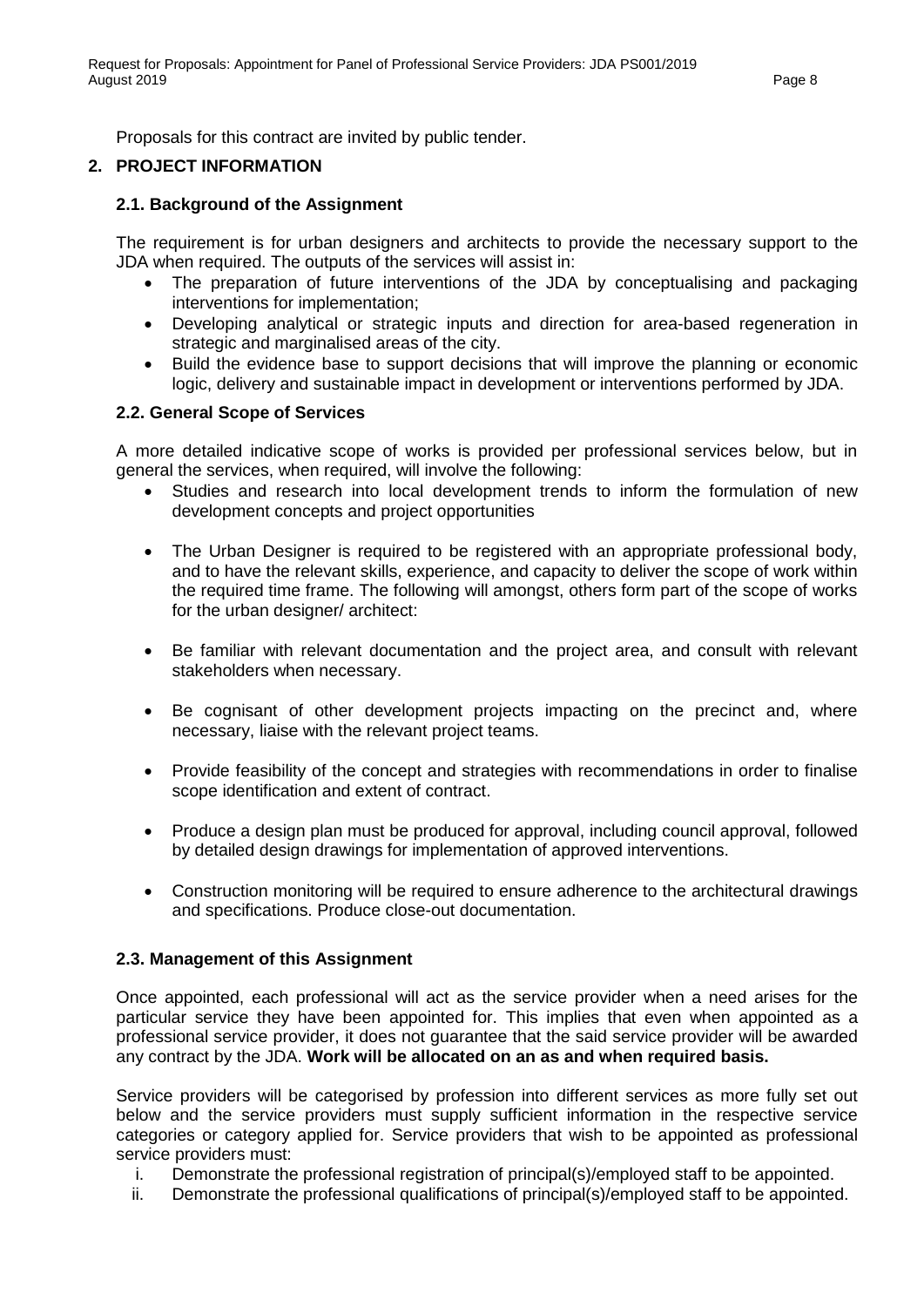- iii. Demonstrate the professional experience of principal(s)/employed staff to be appointed.
- iv. Respond to this request for proposal and ensure that all forms are completed in full, together with all annexures and signed by authorised representatives.
- v. Ensure that all details, as required in this request for proposal and forms are complete, that the furnished information is correct and that the required returnable documents are attached to the proposal. Incomplete applications will not be considered for appointment as service providers.
- vi. Nominate a single point of contact that will be responsible for all deliverables stemming from the Instruction to Perform Work (IPW) for entire duration of contract.

Submissions from service providers will be vetted through a compliance process to determine that all the required information is provided and correct and thereafter evaluated for capacity and capability to render services applied for as and when required.

To note:

- i. Applicants herein consent to any investigation the JDA deems necessary in validating any particulars presented in this request for proposal.
- ii. The service provider will be removed as professional service providers if the required professional registration is not maintained, or for any other reason that causes the service provider to become ineligible after having been appointed.
- iii. The appointment of each professional service provider will be valid for a period of 3 financial years, starting from 1 July 2019.

When a need arises for the particular service an "Instruction to Perform Work" or "IPW" will be issued to a specific service provider for a specific service or deliverable. Each IPW:

- i. Will be agreed finalised and signed by both the JDA and the service provider
- ii. Sets out the deliverables, timeframes and maximum level of effort (budget) for the service provider and deliverable.
- iii. Authorises the service provider to commence with the provision of the requested service.
- iv. Payment will only be made for services rendered according to the IPW

#### <span id="page-8-0"></span>**3. APPOINTMENT**

The JDA is requesting proposals from the following professional services. The minimum professional requirements and example of types and scope of work which will be required by the professionals requested are outlined below.

#### <span id="page-8-1"></span>**3.1. Architect and Urban Designer**

#### **Indicative Scope of Works**

- 1. Assist with concept and viability stages
- 2. Assist in the development of the scope of works of project proposals
- 3. Produce preliminary/schematic drawings that may include Preliminary Site Plan (if new building) and Preliminary Floor Plan.
- 4. Assist in design and tender documentation, i.e. architectural drawings and renderings
- 5. Assist in the development of precinct plan, UDF's, open space networks, TOD's, streetscapes and mobility networks, including non-motorised transport.
- 6. Any other related work which may be required
- 7. Assist with precinct plans and Urban Development Frameworks
- 8. Assist with Strategic Spatial Strategies for key areas`, such as in densification analysis and strategies
- 9. Land assembly strategies
- 10. Any other related work which may be required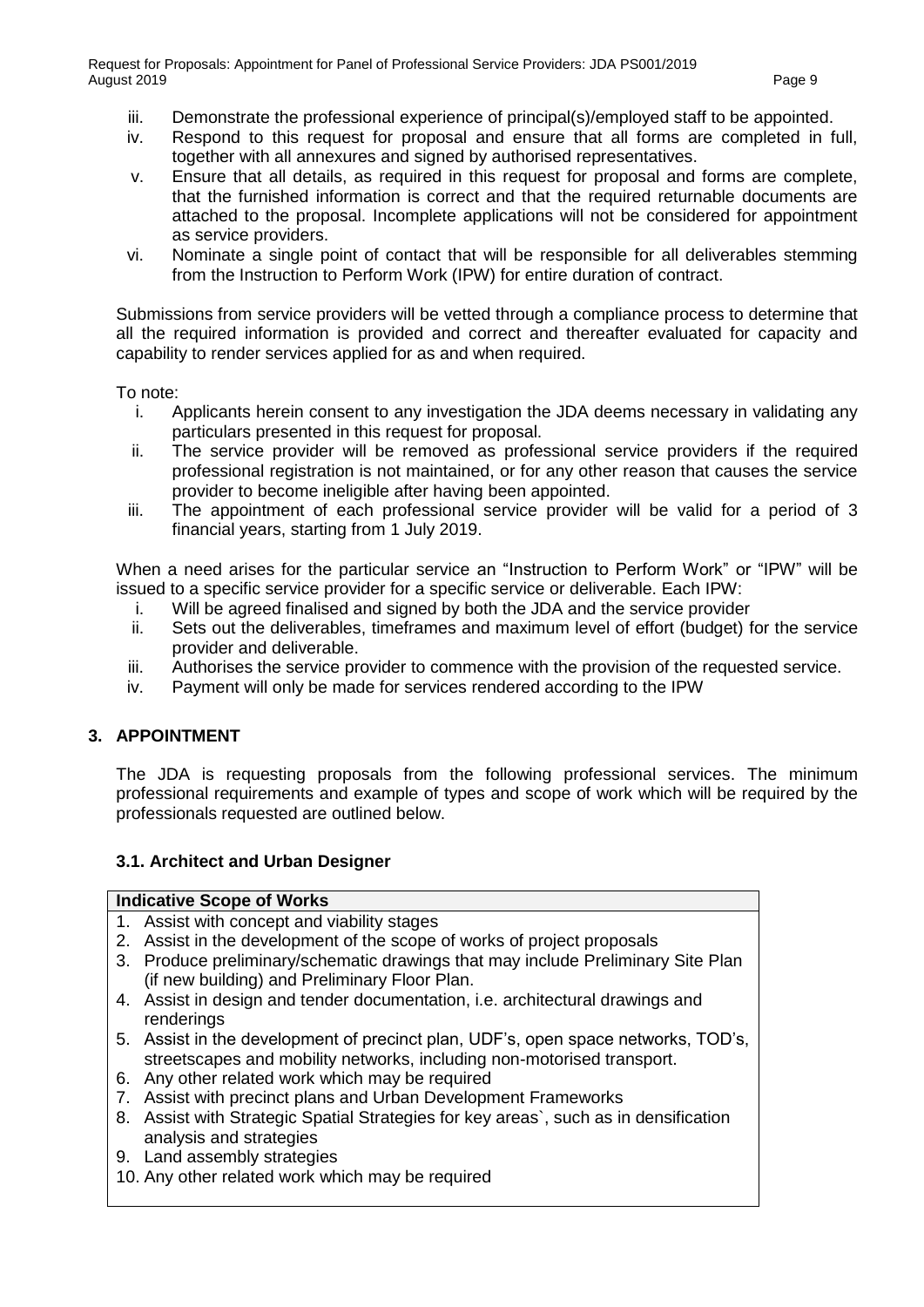#### **ALL PROFESSIONALS MUST BE REGISTERED WITH THE RELEVANT PROFESSIONAL BODIES AND ASSOCIATIONS; FAILURE TO PROVIDE PROOF OF REGISTRATION WILL RESULT IN THE BID BEING DISQUALIFIED.**

#### **3.2. Notes**

- 3.2.1. Multi-year appointments will be dependent on performance and budget availability.
- 3.2.2. Applicants are to ensure that they have adequate resources to undertake the work under stringent timeframes.
- 3.2.3. The JDA reserves the right to ask tenderers to replace any member/s of the proposed members of the service provider if they do not meet the JDA requirements.
- 3.2.4. Successful tenderers will be required to sign the JDA's Standard Form Agreement and appendices which are attached as Annexure J for information purposes.
- 3.2.5. The JDA reserves the right to invite any bidder to an interview. The interview will form part of the tender evaluation process. Tenderers must note that they will be required, at short notice, as and when necessary to attend (a) presentations at the JDA, COJ, and other local stakeholders; (b) consultations with relevant persons and authorities including site visits. This needs to be taken into consideration in the tenderer's fee proposal.
- 3.2.6. Applicants are to ensure that they have adequate resources to undertake the work under stringent timeframes.
- 3.2.7. Tenderers must also note that revisions to any deliverable may be required following feedback received from relevant stakeholders and / or approving authorities which may necessitate some rework, additional presentations, and meetings. This needs to be taken into consideration in the tenderer's fee proposal.
- 3.2.8. The appointment as a profession service provider will be to render the services for a period of three financial years as and when the services are required and will be dependent on satisfactory performance and budget availability.
- 3.2.9. Tenderers will be required to take cognisance of the role of the other professionals as described in this proposal call and work coherently with them where required.
- 3.2.10. All milestone products in addition to the final document and all associated map work, models and statistical work will become the property of the Johannesburg Development Agent and City of Joburg.
- 3.2.11. The JDA reserves the right to ask tenderers to replace any member/s of the proposed member of the service provider if they do not meet the JDA requirements.

#### **3.2.12. Regarding any conflict of interest, the JDA abides by National Treasury SCM regulations<sup>1</sup> : "**

- 3.2.12.1. Consultants are required to provide professional, objective and impartial advice and at all times hold the client's interests paramount, without any consideration for future work and strictly avoid conflicts with other assignments or their own corporate interests. Consultants should not be hired for any assignment that would be in conflict with their prior or current obligations to other clients, or that may place them in a position of not being able to carry out the assignment in the best interest of the State. Without limitation on the generality of this rule, consultants should not be hired under the following circumstances:
- 3.2.12.2. A firm, which has been engaged by the accounting officer/authority to provide goods or works for a project and any of its affiliates, should be disqualified from

<sup>&</sup>lt;sup>1</sup> <http://www.treasury.gov.za/divisions/ocpo/sc/Guidelines/SCM%20Jan900-Guidelines.pdf>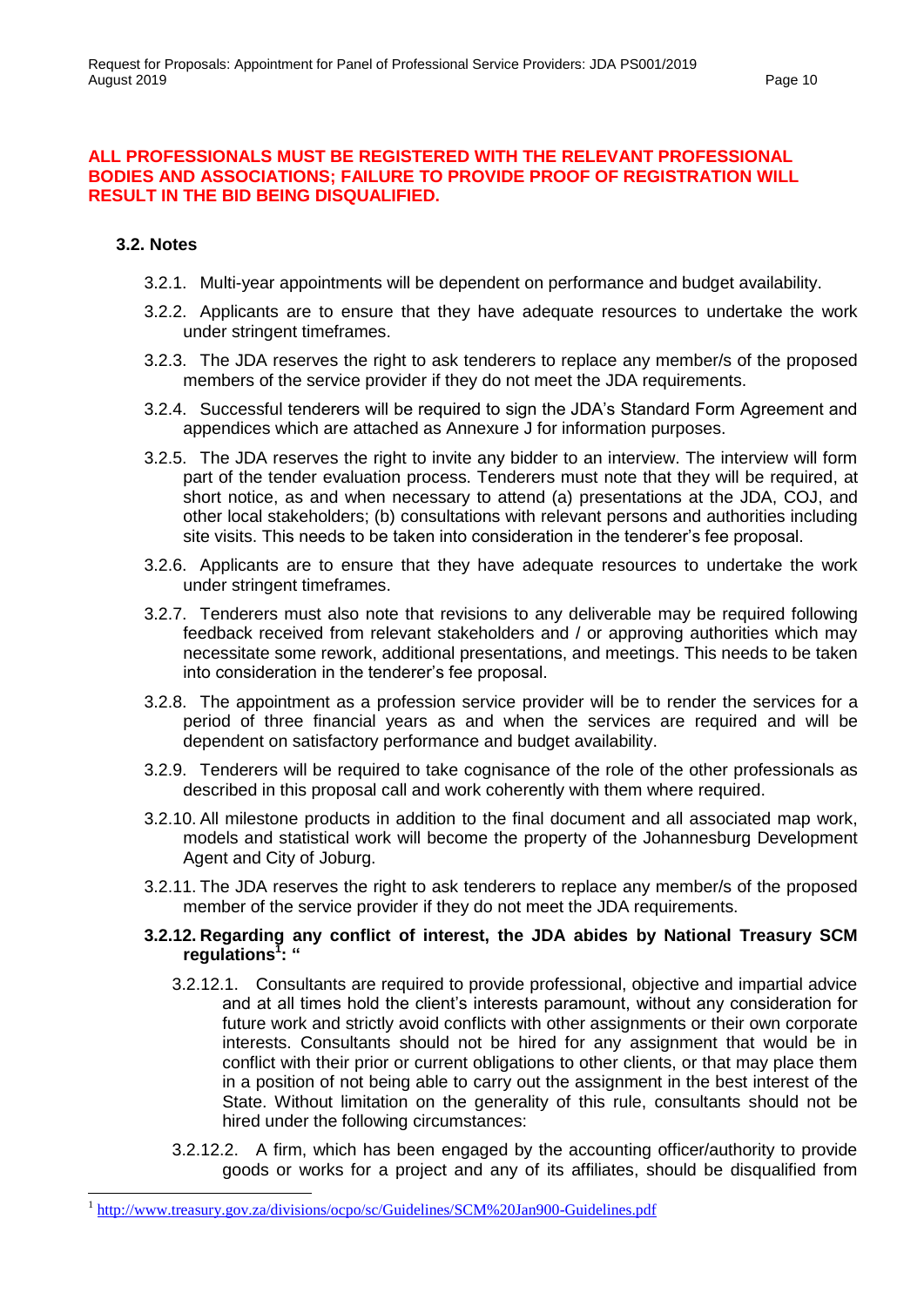providing consulting services for the same project. Similarly, a firm hired to provide consulting services for the preparation or implementation of a project and any of its affiliates, should be disqualified from subsequently providing goods or works or services related to the initial assignment (other than a continuation of the firm's earlier consulting services as described below) for the same project, unless the various firms (consultants, contractors, or suppliers) are performing the contractor's obligations under a turnkey or design-and-build contract;

- 3.2.12.3. Consultants or any of their affiliates should not be hired for any assignment which, by its nature, may be in conflict with another assignment of the consultants. As an example, consultants hired to prepare an engineering design for an infrastructure project should not be engaged to prepare an independent environmental assessment for the same project, and consultants assisting a client in the privatization of public assets should not purchase, nor advise purchasers of such assets.
- 3.2.13. The JDA reserves the right not to make an appointment for one or any of the categories of services.

### **4. PROPOSAL CONTENT**

The bidder's submission must provide the JDA with sufficient information to enable the Employer to make a sound and fair evaluation of the proposal. It must clearly indicate the experience, capability and capacity of the bidding entity to undertake the project/s.

The following minimum documentation and information must be provided.

- 4.1 On appointment a certified copy of the bidder's Professional Indemnity Insurance certificate indicating the maximum value of a claim in an insurance period, the applicable excess and the expiry date.
- 4.2 A latest copy of the bidding entity's municipal rates account for the in the name of the bidding entity or alternatively in the names of the directors / partners of the bidding entity.
- 4.3 A statement from an independent auditor / accountant regarding the tenderer's financial standing to undertake this project AND audited financial statements for the past three years.
- 4.4 Details of Director's/Partner's/Members and Shareholders.
- 4.5 A schedule of completed contracts of a similar nature. Details to be provided in the schedule must include:
	- $\triangleright$  Description of the project
	- $\triangleright$  Name of Employer/Client and representative with contact details  $\triangleright$
	- → Cost of the works<br>→ Fee for services
	- $\triangleright$  Fee for services<br> $\triangleright$  Date of completic
	- Date of completion
- 4.6 A schedule of current contracts of a similar nature with details as enumerated .
- 4.7 A schedule of contracts awarded by an organ of state during the past five (5) years with details.
- 4.8 A detailed project organogram identifying the entity's management structure and all staff resources to be employed on the project/s and the percentage time allocation of the staff to the project/s. The curricula vitae of the proposed personnel are to accompany the organogram and are to include certificates of professional qualifications.
- 4.9 Company registration documents.
- 4.10 The forms A to E and H annexed, must be scrutinized and completed in full.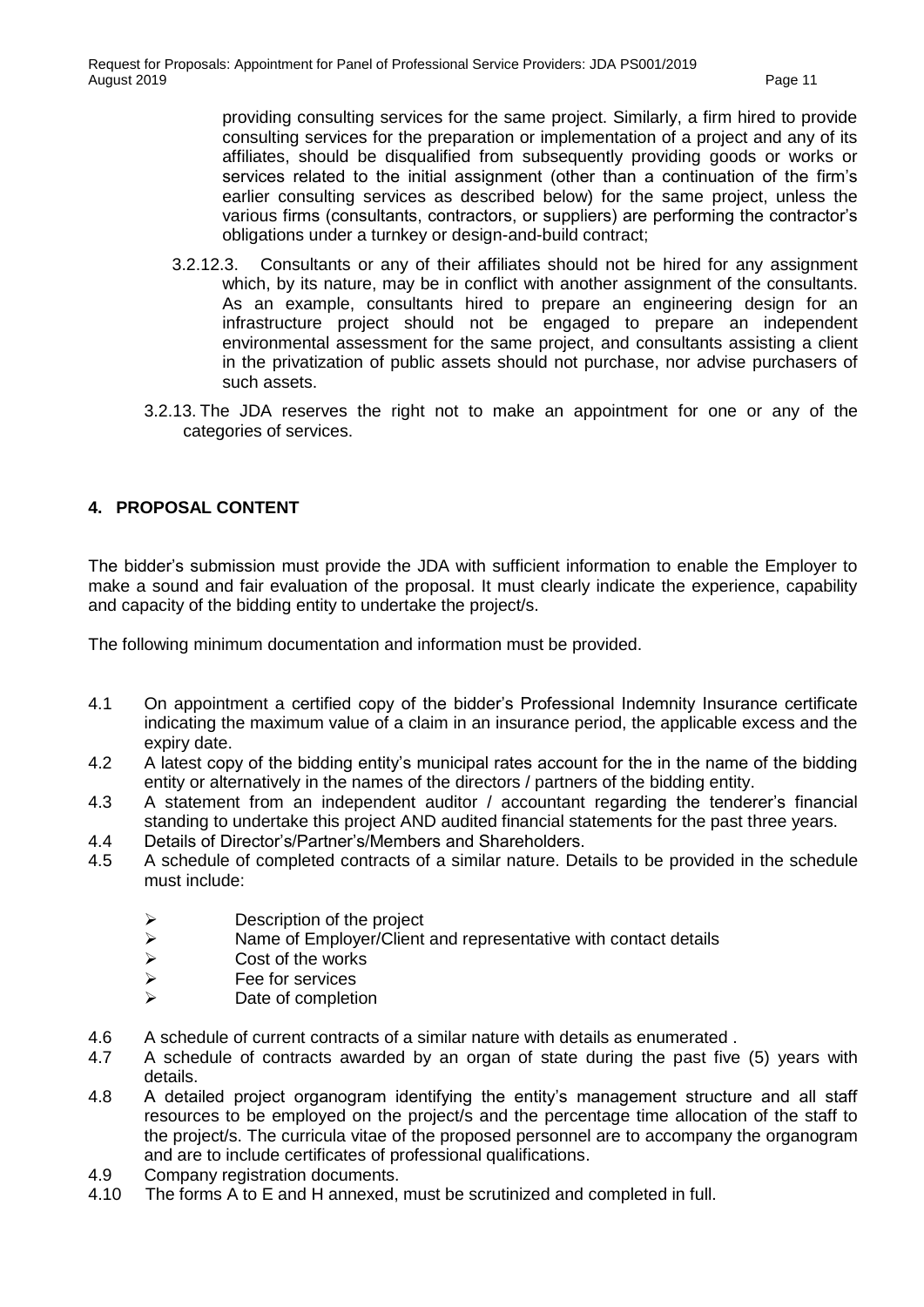4.11 Tenderers are to submit 2 copies of their proposal/s (1 original plus 1 copy)

#### **Notes in respect of Consortiums and Joint Ventures**

- Each party to a Consortium and Joint Venture is to submit the requisite document and/or information requested in items above.
- An Agreement or Heads of Terms recording the arrangement between the parties to the Consortium/Joint Venture is be submitted with the proposal.
- The lead consultant must be identified in the proposal.

#### <span id="page-11-0"></span>**5. ASSESSMENT CRITERIA**

- **Compliance**
- **Technical**
- **Risk tolerance**

#### **5.1. Compliance**

Bidder's will be disqualified for the following cases:

- $\Box$  If any of its directors are listed on the register of defaulters;
- $\Box$  In the case of a bidder who during the last five years has been terminated on previous contracts with the JDA
- $\Box$  Who's tender document has been completed in pencil;
- $\Box$  Failure to complete and sign the offer page.
- $\Box$  Who's tender document has been faxed;
- $\Box$  Who's tender document has been received after the closing time;
- $\Box$  Who's tender document has not been deposited in the tender box at the time of closing:
- $\Box$  Who did not comply with any other requirement as set out in the tender specifications;
- $\Box$  Who failed to attend the compulsory tender briefing session;
- $\Box$  Who is in the employment of the state.

#### **Submissions, per professional service, will be evaluated on the following criteria:**

#### **5.2. Technical**

The technical assessment is based on the criteria set-out below namely

(i) key returnable documents,

(ii) capability of the proposed key team members (ie. experience, qualifications, and memberships to professional association and

(iii) the experience of the company, and references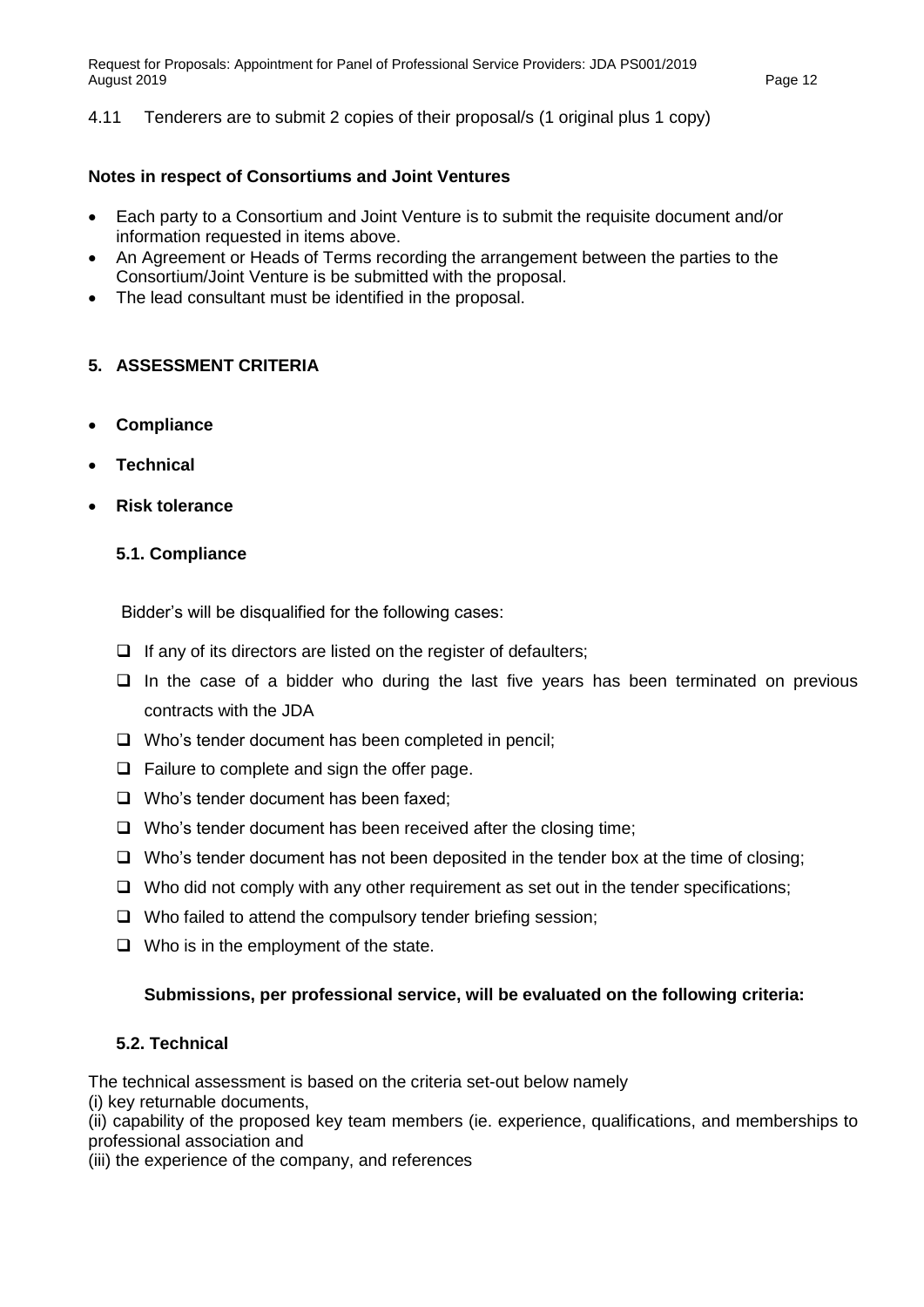Note that duplication of resources/personnel on the designations indicated in the criteria will result in zero points being awarded for one criteria.

Tenderers will have to submit compliant documents and score a minimum of 170 points( 70%) out of a possible 243 points in the technical evaluation in order to make it through.

The responsiveness criteria will be assessed on as per the table below for all the disciplines.

|                       | <b>Total Points</b> | <b>Criteria</b>                                            | <b>Description of</b><br><b>Criteria</b>                                                 | <b>Points</b> |
|-----------------------|---------------------|------------------------------------------------------------|------------------------------------------------------------------------------------------|---------------|
| <b>Key Returnable</b> | 13                  | Forms A to E and form H<br>completed in full and<br>signed | Points will only be<br>allocated for key<br>returnable documents<br>submitted and signed | 13            |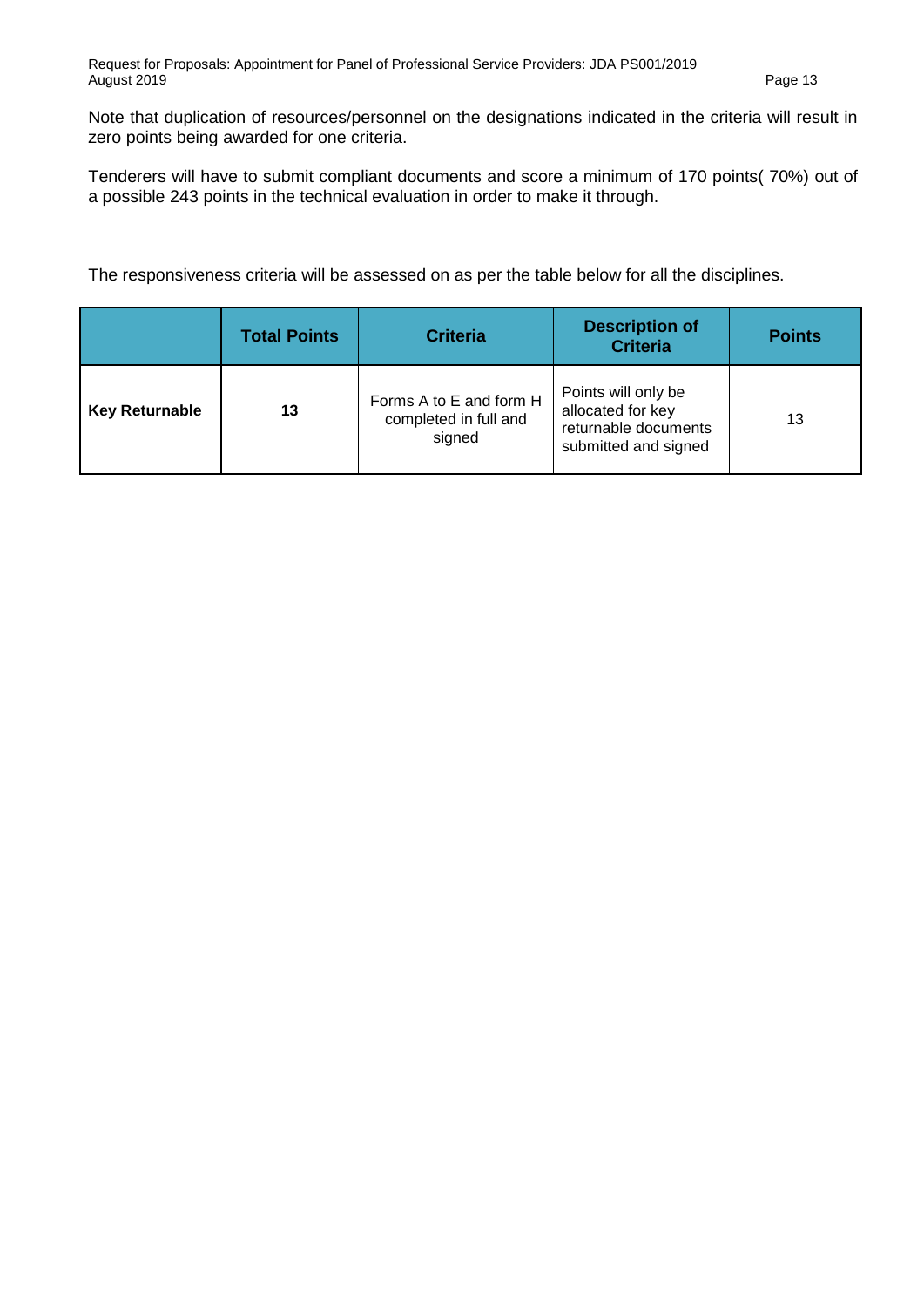<span id="page-13-0"></span>

|                                                                                                   | <b>Total Points</b> | <b>Criteria</b>                                                                                                                                                                                                                                                                           | <b>Description of</b><br><b>Criteria</b>                                                                                                                                                                                                                                                                                                                                                                                                                                                                | <b>Points</b> |
|---------------------------------------------------------------------------------------------------|---------------------|-------------------------------------------------------------------------------------------------------------------------------------------------------------------------------------------------------------------------------------------------------------------------------------------|---------------------------------------------------------------------------------------------------------------------------------------------------------------------------------------------------------------------------------------------------------------------------------------------------------------------------------------------------------------------------------------------------------------------------------------------------------------------------------------------------------|---------------|
| B<br><b>Capability of</b><br>proposed key<br>personnel<br><b>B1</b>                               |                     | <b>Project Lead:</b><br>Experience of 10 years in<br>the Urban Designing / or<br>Architecture in the<br>Planning and<br>Construction<br>environment: must be<br>registered on<br>SACAP(South African<br>Council for the<br>Architecural Profession)                                       | Points will only be<br>allocated for<br>demonstration as an a<br>project lead and the<br>Senior professional.<br>If any of the<br>following information<br>is not provided, zero<br>points will be<br>awarded:                                                                                                                                                                                                                                                                                          | 70            |
| Detailed CVs<br>indicating track<br>record of the<br>proposed key<br>team members<br>are required | 130                 | <b>Senior Urban Designer</b><br>/ Architect<br>The senior Urban<br>Designer/ Architect<br>must demonstrate a<br>minimum of 7 years of<br>experience in a senior<br>role on projects above;<br>must be registered on<br>SACAP(South African<br>Council for the<br>Architecural Profession) | CV's provided must<br>be as per the<br>resources recorded<br>on the organogram;<br>the organogram<br>should match the<br>resources on our<br><b>Evaluation Criteria</b><br>• CV's must clearly<br>show similar project<br>experience<br>• CV's must clearly<br>show the role<br>executed by the<br>resource on said<br>similar projects<br>• CV's must clearly<br>show the values of<br>said similar projects<br>executed<br>Must attach a<br>$\bullet$<br>cirtified copy of the<br>(sacap) cirtificate | 40            |
|                                                                                                   |                     | Junior Designer/<br>Draughtsperson (this<br>personnel is for both<br>the Achitects and the<br><b>Urban Desiners)</b><br>The incumbent must<br>demonstrate 5 years'<br>experience as a resident<br>architect/urban designer<br>on building related<br>projects                             |                                                                                                                                                                                                                                                                                                                                                                                                                                                                                                         | 20            |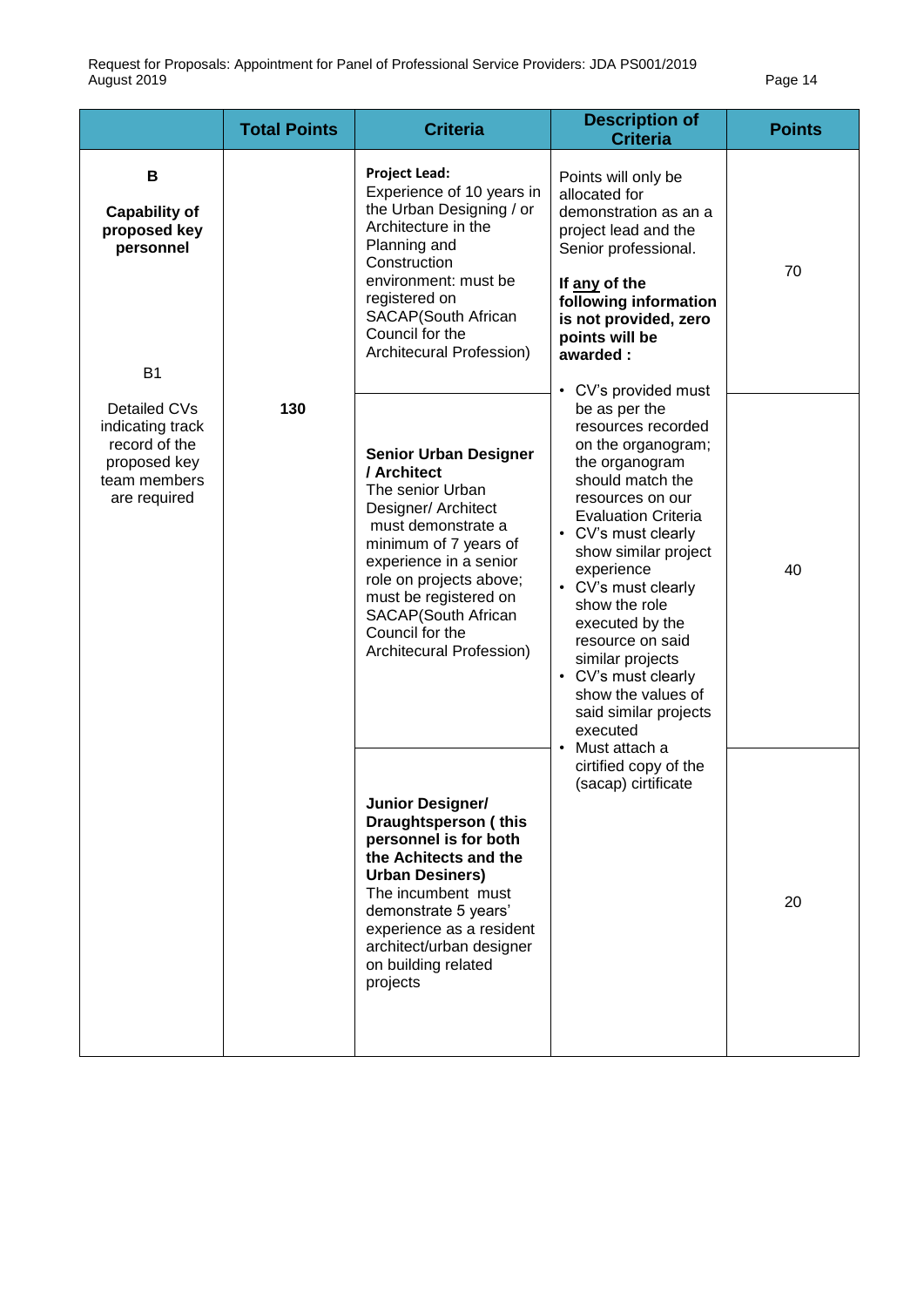|                                                                                              | <b>Total Points</b> | <b>Criteria</b>                     | <b>Description of</b><br><b>Criteria</b>                                                                                                            | <b>Points</b> |
|----------------------------------------------------------------------------------------------|---------------------|-------------------------------------|-----------------------------------------------------------------------------------------------------------------------------------------------------|---------------|
| C<br>Company<br>experience<br>C <sub>1</sub>                                                 | 50                  | Five or more projects<br>completed  | Points will only be<br>allocated to these<br>types of projects(<br>building, bridges,<br>public environment<br>upgrade, non                         | 50            |
| Urban Disigner/<br>Architects<br>experience on<br>similar proposed                           |                     | Three to four projects<br>completed | motorised transport,<br>and planning) projects<br>Project information<br>contained elsewhere in<br>the tender submission<br>will not be considered. | 30            |
| scope of works.<br>Company must<br>have worked as<br>an Urban<br>Designer/<br>Architect firm |                     | One to two projects<br>completed    |                                                                                                                                                     | 10            |

| C <sub>2</sub>            |    | Five or more satisfactory<br>references  | Points will only be<br>allocated for references<br>on projects listed in the<br>scheduled as requested<br>in Item C1<br>References must be on<br>the client's letterhead or<br>on a document stamped<br>by the client and <b>must</b><br>confirm the project<br>description, services<br>rendered, values, the<br>completion date and it<br>must rate the service | 50 |
|---------------------------|----|------------------------------------------|-------------------------------------------------------------------------------------------------------------------------------------------------------------------------------------------------------------------------------------------------------------------------------------------------------------------------------------------------------------------|----|
| Contactable<br>references | 50 | Three to four satisfactory<br>references |                                                                                                                                                                                                                                                                                                                                                                   | 30 |
|                           |    | One to two satisfactory<br>references    | rendered in order to<br>obtain the points.                                                                                                                                                                                                                                                                                                                        | 20 |

#### TOTAL: 243

#### **5.3. Risk Tolerance**

The JDA has adopted a Risk Tolerance Framework (RTF) which enjoins the JDA to consider its risk exposure to contractors / service providers in terms of the number of contracts awarded to a single contractor / service provider in a particular year.

A risk analysis shall be undertaken on the bidder with the highest number of points obtained, to determine whether the tenderer does not exceed the JDA's risk framework criteria as stated above, in other words whether it falls within the ambit of the Risk Tolerance Framework as acceptable.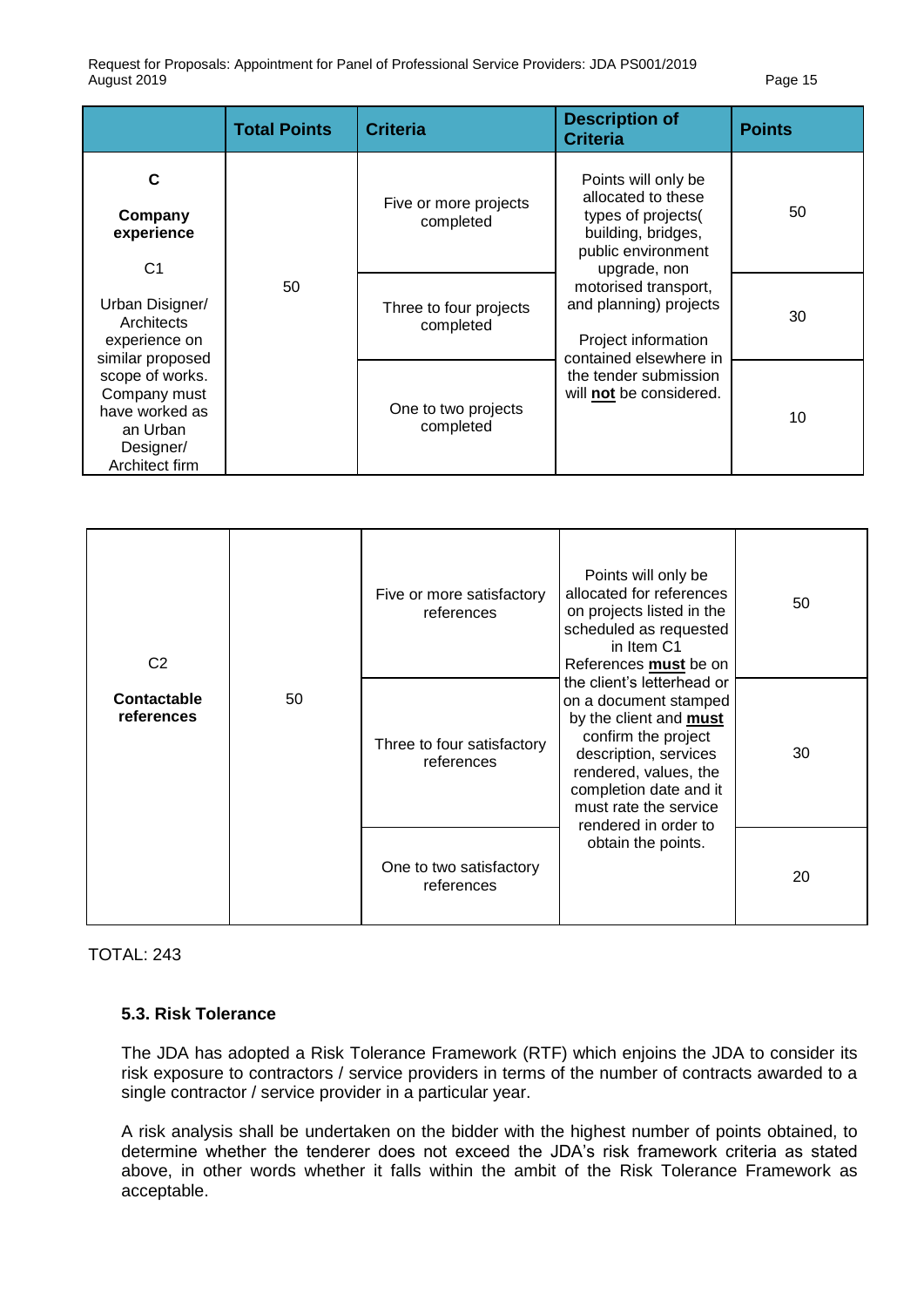JDA reserves the right to award a contract to a bidder who has exceeded the threshold as stated above.

Bidders may be required to attend interviews should there be a need for clarity.

Unsuccessful bidders will have the opportunity to query the award within 14 working days of the publication of the successful bidder on the JDA website.

#### **6. CLOSING DATE TIME AND VENUE FOR SUBMISSIONS**

The completed tender document shall be placed in a sealed envelope.

The words / Ref:

#### *Urban Designer and Architect JDA PS001/2019* **must be written / typed clearly on the envelope.**

The envelope must be deposited in the tender box at the **Johannesburg Development Agency, Ground Floor, The Bus Factory, 3 Helen Joseph Street, Newtown** only between the hours of 08H00 and17H00, but at 12H00 on the day of closure**.**

**This tender will close on the 11 September 2019.** There will be a public opening of tenders.

#### **NO LATE / TELEPHONIC / FAXED / POSTAL TENDERS WILL BE ACCEPTED OR CONSIDERED**.

The Johannesburg Development Agency's selection of qualifying tenders shall be in the Johannesburg Development Agency's sole discretion and shall be final. The Johannesburg Development Agency does not bind itself to accept any particular Tender and no correspondence will be entered into.

Queries can be addressed in writing to:

| <b>Department</b>      | DEVELOPMENT & IMPLEMENTATION          |
|------------------------|---------------------------------------|
| <b>Contact Person:</b> | Lusanda Qangule - Igangule@jda.org.za |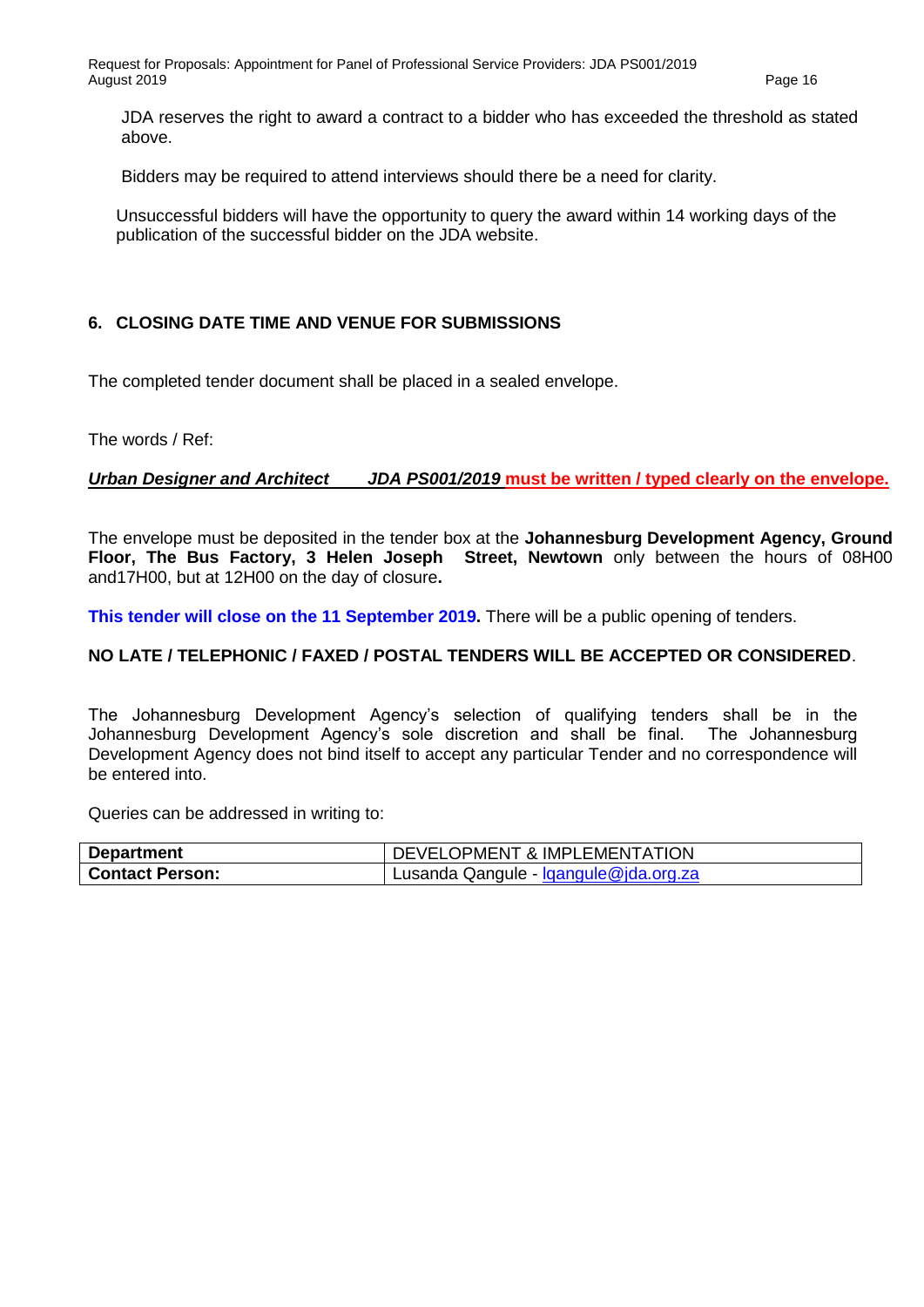# **Form A: Business Declaration**

| <b>Tender/RFP Description</b>              |                                                                                                    |
|--------------------------------------------|----------------------------------------------------------------------------------------------------|
| Name of Company                            |                                                                                                    |
| <b>Postal Address</b>                      |                                                                                                    |
|                                            |                                                                                                    |
| <b>Physical Address</b>                    |                                                                                                    |
|                                            |                                                                                                    |
| Telephone                                  |                                                                                                    |
| Fax                                        |                                                                                                    |
| <b>Contact Person</b>                      |                                                                                                    |
| <b>Cell Phone Number</b>                   |                                                                                                    |
| <b>E-Mail Address</b>                      |                                                                                                    |
| Company/enterprise Income                  |                                                                                                    |
|                                            |                                                                                                    |
|                                            | (Insert personal income tax number if a one person business and personal income tax numbers of all |
| partners if a partnership)                 |                                                                                                    |
|                                            |                                                                                                    |
|                                            |                                                                                                    |
|                                            |                                                                                                    |
| 1. Type of Firm                            |                                                                                                    |
| $\Box$ Partnership                         |                                                                                                    |
| One person business/sole trader<br>❏       |                                                                                                    |
| Close corporation<br>❏                     |                                                                                                    |
| Public company<br>$\Box$                   |                                                                                                    |
| Private company<br>u                       |                                                                                                    |
| (Tick One Box)                             |                                                                                                    |
|                                            |                                                                                                    |
| <b>Principal Business Activities</b><br>2. |                                                                                                    |
|                                            |                                                                                                    |
|                                            |                                                                                                    |
|                                            |                                                                                                    |
|                                            |                                                                                                    |
| 3.                                         |                                                                                                    |
|                                            |                                                                                                    |
|                                            | 4. Detail all trade associations/professional bodies in which you have membership.                 |
|                                            |                                                                                                    |
|                                            |                                                                                                    |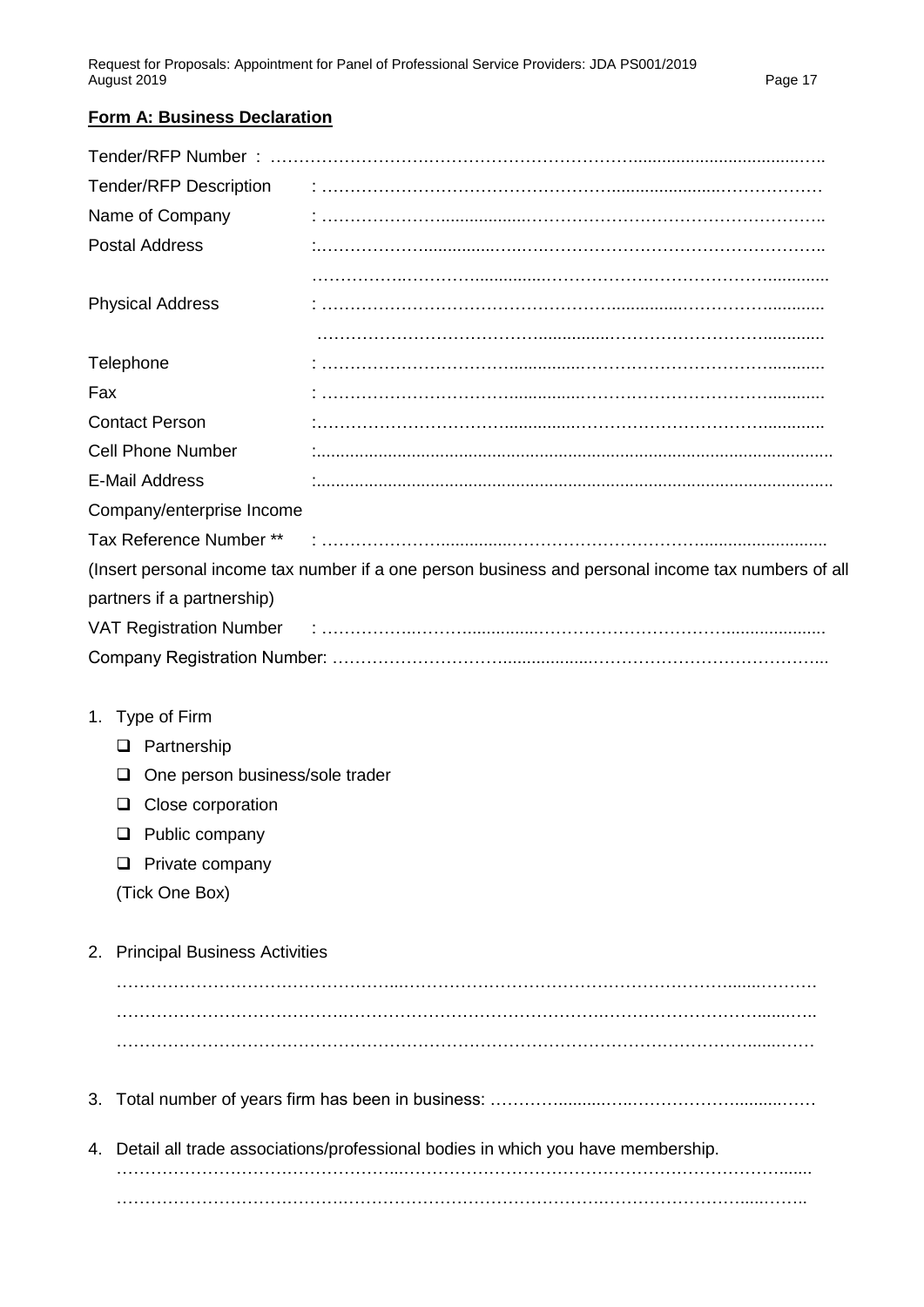- 5. Did the firm exist under a previous name?
	- Yes  $\Box$  No (Tick one box)

If yes, what was its previous name?.……………………..………..........………………………….

6. How many permanent staff members are employed by the firm:

|  | Full Time: |
|--|------------|
|--|------------|

Part Time: …………………….

- 7. What is the enterprise's latest annual turnover (excl. VAT): R………………………………………
- 8. List the personnel or firms who provide the following services:

| <b>SERVICE</b>    | <b>NAME</b> | <b>CONTACT PERSON</b> | <b>TELEPHONE</b> |
|-------------------|-------------|-----------------------|------------------|
| <b>ACCOUNTING</b> |             |                       |                  |
| <b>LEGAL</b>      |             |                       |                  |
| <b>AUDITING</b>   |             |                       |                  |
| <b>BANKING</b>    |             |                       |                  |
| <b>INSURANCE</b>  |             |                       |                  |

9. List all contracts which your company is engaged in and have not yet completed:

| <b>CONTRACT</b><br><b>DESCRIPTION</b> | <b>LOCATION</b> | COMPANY/<br><b>EMPLOYER</b> | <b>CONTRACT</b><br><b>AMOUNT</b> | <b>EXPECTED</b><br><b>COMPLETION</b><br><b>MONTH &amp; YEAR)</b> |
|---------------------------------------|-----------------|-----------------------------|----------------------------------|------------------------------------------------------------------|
|                                       |                 |                             |                                  |                                                                  |
|                                       |                 |                             |                                  |                                                                  |
|                                       |                 |                             |                                  |                                                                  |
|                                       |                 |                             |                                  |                                                                  |
|                                       |                 |                             |                                  |                                                                  |
|                                       |                 |                             |                                  |                                                                  |
|                                       |                 |                             |                                  |                                                                  |

| <b>SIGNATURE</b> |              |  |
|------------------|--------------|--|
|                  |              |  |
|                  |              |  |
|                  |              |  |
| <b>DATE</b>      | $\mathbf{r}$ |  |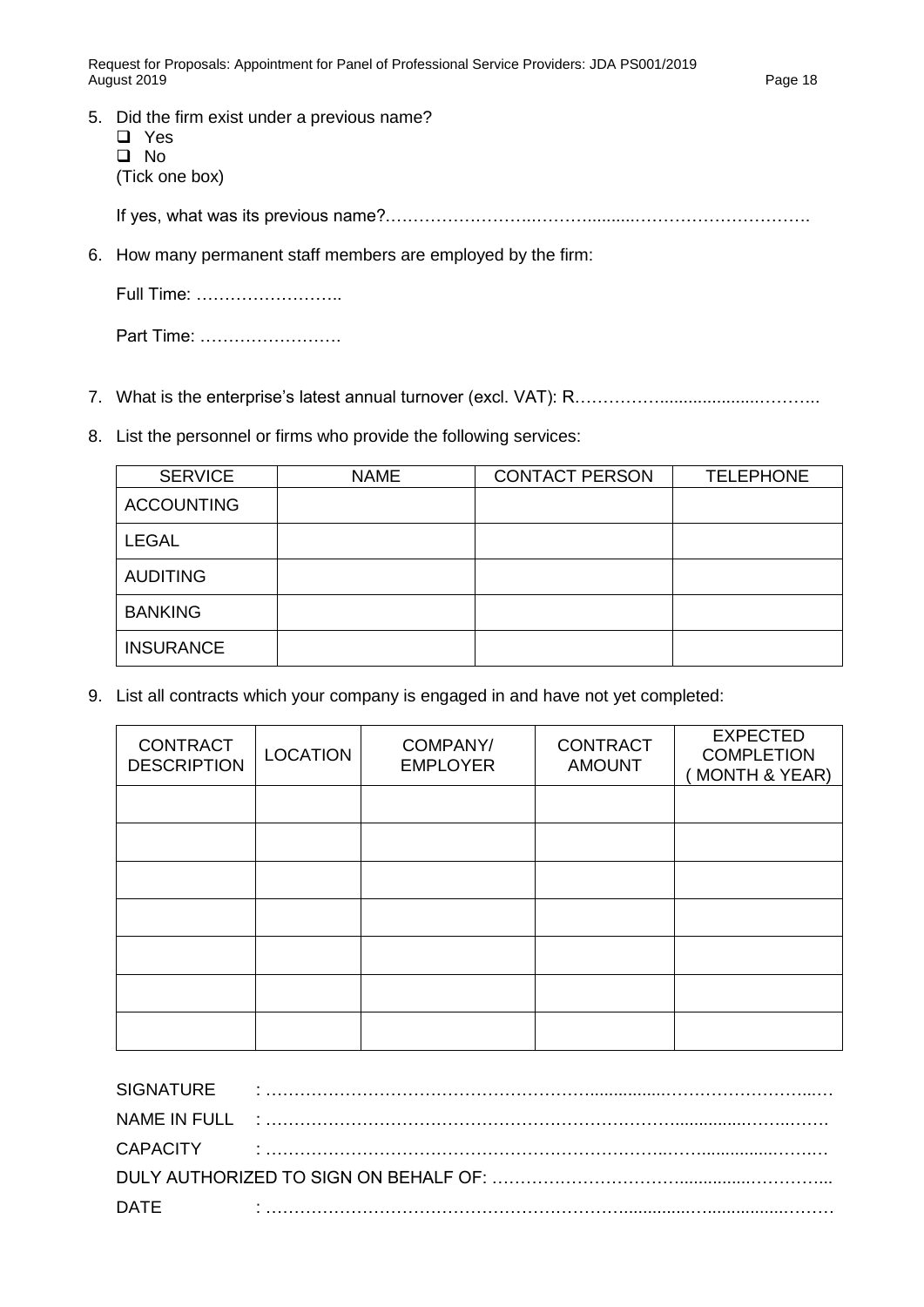#### BANK DETAILS

I/We hereby request and authorize you to pay any amounts which may accrue to me/us to the credit of my/our account with the mentioned bank.

I/We understand that the credit transfers hereby authorized will be processed by computer through a system known as the *"ACB Electronic Fund Transfer Service"* and

I/We also understand that no additional advice of payment will be provided by my/our bank, but details of each payment will be printed on my/our bank statement or any accompanying voucher.

This authority may be cancelled by me/us giving 30 days notice in writing.

#### **PLEASE INCLUDE ORIGINAL SIGNED AND STAMPED LETTER FROM THE BANK CONFIRMING THE COMPANY'S BANKING DETAILS, PHOTOSTAT COPIES AND LETTERS BEARING ELECTRONIC SIGNATURES WILL NOT BE ACCEPTABLE.**

**The undersigned, who warrants that he/she is duly authorised to do so on behalf of the company, affirms that the information furnished in response to this request for proposal is true and correct:**

| <b>SIGNATURE</b>    |  |  |
|---------------------|--|--|
| <b>NAME IN FULL</b> |  |  |
| <b>CAPACITY</b>     |  |  |
|                     |  |  |
| <b>DATE</b>         |  |  |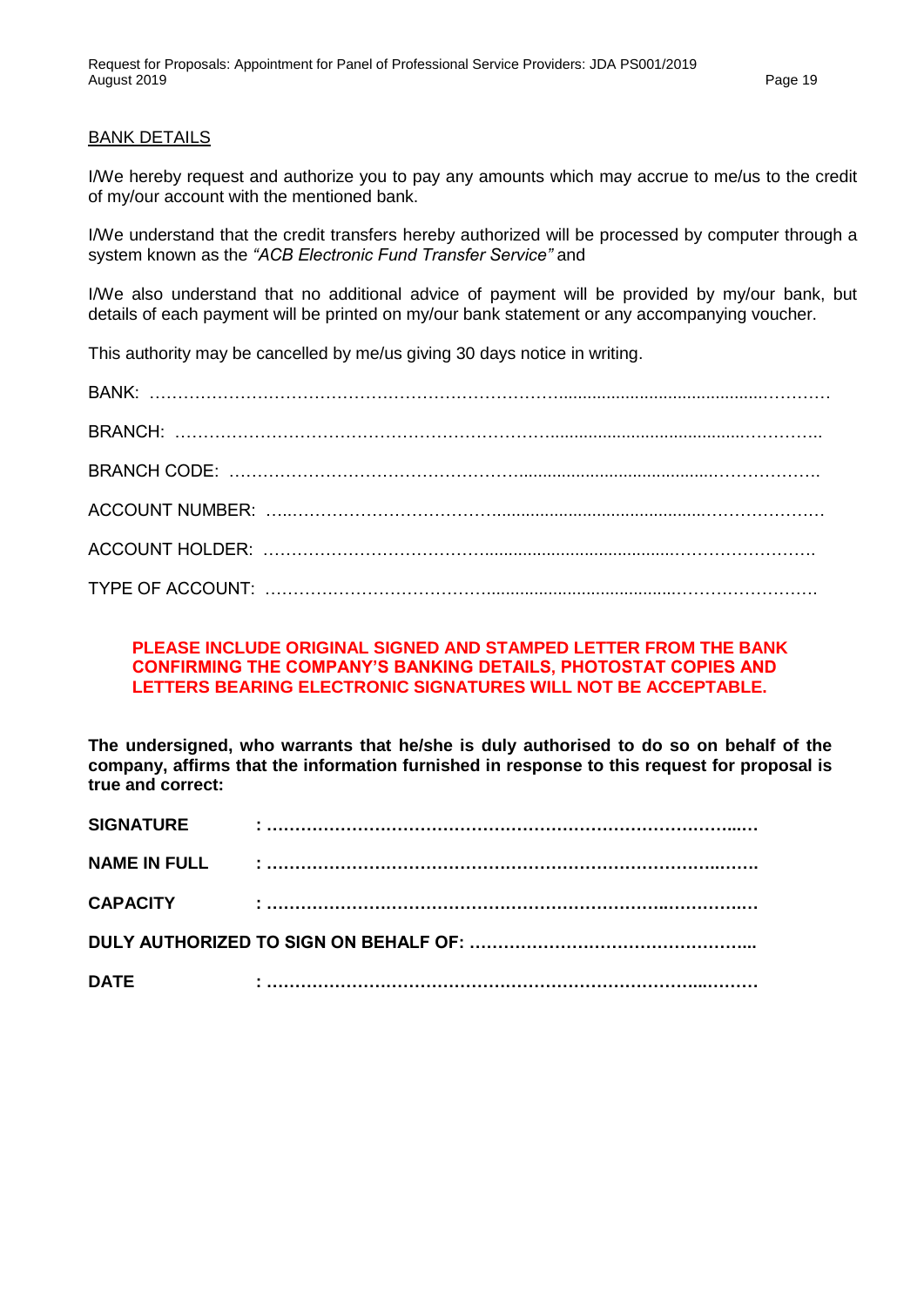#### **FORM B : DECLARATION OF INTEREST**

- 1. No bid will be accepted from persons in the service of the state\*.
- 2. Any person, having a kinship with persons in the service of the state, including a blood relationship, may make an offer or offers in terms of this invitation to bid. In view of possible allegations of favouritism, should the resulting bid, or part thereof, be awarded to persons connected with or related to persons in service of the state, it is required that the bidder or their authorised representative declare their position in relation to the evaluating/adjudicating authority.
- 3. In order to give effect to the above, the following questionnaire must be completed and submitted with the bid.

| 3.1              |                                                                                                                                                                         |            |          |
|------------------|-------------------------------------------------------------------------------------------------------------------------------------------------------------------------|------------|----------|
| 3.2              | Identity Number:                                                                                                                                                        |            |          |
| 3.3              | Position occupied in the company (director, trustees, shareholder**)                                                                                                    |            |          |
| 3.4              |                                                                                                                                                                         |            |          |
| 3.5              |                                                                                                                                                                         |            |          |
| 3.6              |                                                                                                                                                                         |            |          |
| 3.7              | The names of all directors / trustees / shareholders / members, their individual identity numbers<br>and state employee numbers must be indicated in paragraph 4 below. |            |          |
| 3.8<br><b>NO</b> | Are you presently in the service of the state*                                                                                                                          | YES/       |          |
|                  | If yes, furnish particulars                                                                                                                                             |            |          |
|                  |                                                                                                                                                                         |            |          |
| 3.9              | Have you been in the service of the state for the past twelve months?<br><b>NO</b>                                                                                      | <b>YES</b> | $\prime$ |
|                  | If yes, furnish particulars                                                                                                                                             |            |          |
|                  |                                                                                                                                                                         |            |          |
|                  |                                                                                                                                                                         |            |          |
|                  | 3.10 Do you, have any relationship (family, friend, other) with persons in the service of the state and                                                                 |            |          |

who may be involved with the evaluation and or adjudication of this bid? **YES** /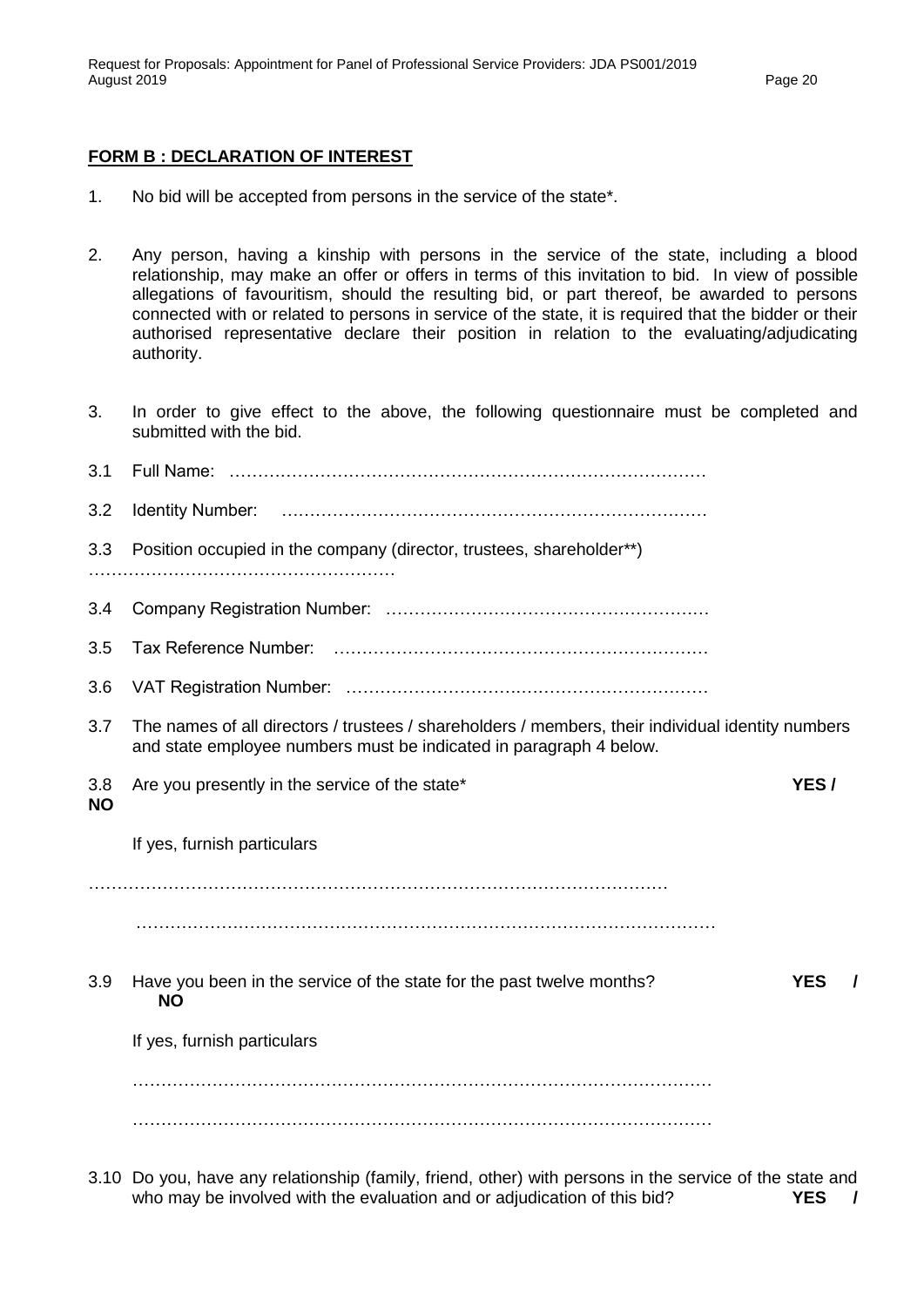|           | <b>NO</b>                                                                                                                                                                                                                                                  |
|-----------|------------------------------------------------------------------------------------------------------------------------------------------------------------------------------------------------------------------------------------------------------------|
|           | If yes, furnish particulars                                                                                                                                                                                                                                |
|           |                                                                                                                                                                                                                                                            |
|           |                                                                                                                                                                                                                                                            |
|           | 3.11 Are you, aware of any relationship (family, friend, other) between any other bidder and any<br>persons in the service of the state who may be involved with the evaluation and or adjudication<br>of this bid?<br><b>YES</b><br>$\prime$<br><b>NO</b> |
|           | If yes, furnish particulars                                                                                                                                                                                                                                |
|           |                                                                                                                                                                                                                                                            |
|           | 3.12 Are any of the company's directors, trustees, managers, principle shareholders or stakeholders<br>in service of the state?<br><b>YES</b><br><b>NO</b>                                                                                                 |
|           | If yes, furnish particulars                                                                                                                                                                                                                                |
|           |                                                                                                                                                                                                                                                            |
|           | 3.13 Are any spouse, child or parent of the company's directors, trustees, managers, principle<br>shareholders or stakeholders in service of the state?<br><b>YES</b><br>$\prime$<br><b>NO</b>                                                             |
|           | If yes, furnish particulars                                                                                                                                                                                                                                |
|           |                                                                                                                                                                                                                                                            |
|           |                                                                                                                                                                                                                                                            |
|           | 3.14 Do you or any of the directors, trustees, managers, principle shareholders or stakeholders of<br>this company have any interest in any other related companies or businesses whether or not<br>they are bidding for this contract?                    |
| <b>NO</b> | <b>YES</b>                                                                                                                                                                                                                                                 |
|           | If yes, furnish particulars                                                                                                                                                                                                                                |
|           |                                                                                                                                                                                                                                                            |
|           |                                                                                                                                                                                                                                                            |
|           |                                                                                                                                                                                                                                                            |

4. Full details of directors / trustees / members / shareholders.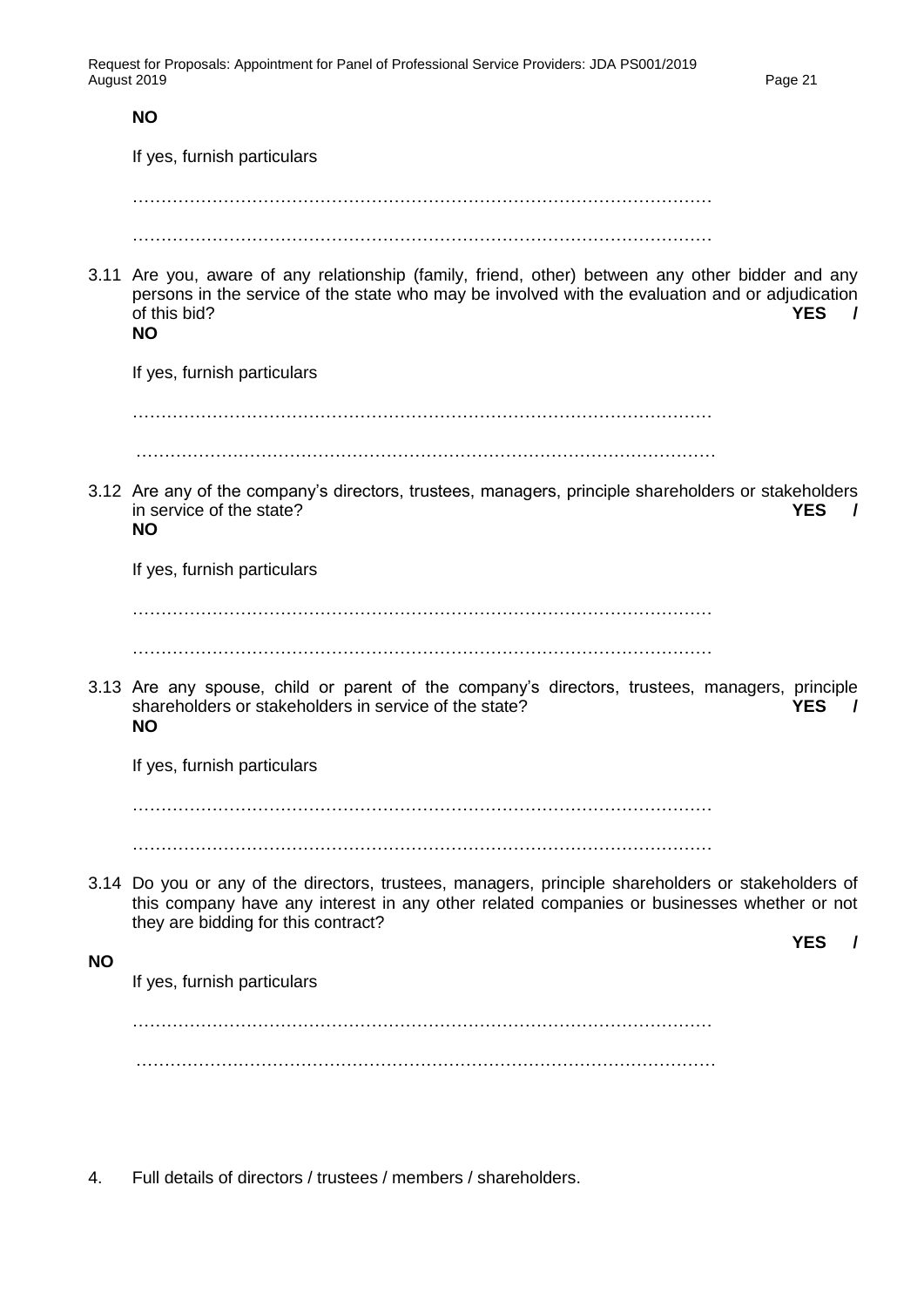| <b>FULL NAME</b> | <b>IDENTITY NUMBER</b> | <b>STATE EMPLOYEE</b><br><b>NUMBER</b> |
|------------------|------------------------|----------------------------------------|
|                  |                        |                                        |
|                  |                        |                                        |
|                  |                        |                                        |
|                  |                        |                                        |
|                  |                        |                                        |
|                  |                        |                                        |
|                  |                        |                                        |
|                  |                        |                                        |
|                  |                        |                                        |

#### **CERTIFICATION**

#### **I, THE UNDERSIGNED (FULL NAME)**

#### **…………………………………………………………………...……………………**

#### **CERTIFY THAT THE INFORMATION FURNISHED ON THIS DECLARATION FORM IS TRUE AND CORRECT.**

#### **I ACCEPT THAT, IN ADDITION TO CANCELLATION OF A CONTRACT, ACTION MAY BE TAKEN AGAINST ME SHOULD THIS DECLARATION PROVE TO BE FALSE.**

| Signature                                                                                                                                                                     | Position |
|-------------------------------------------------------------------------------------------------------------------------------------------------------------------------------|----------|
| Name of Bidder                                                                                                                                                                | Date     |
| $\star$<br>MSCM Regulations: "in the service of the state" means to be -<br>(a) a member of $-$<br>(i) any municipal council;<br>(ii) any provincial legislature; or<br>(iii) |          |

- national Assembly or the national Council of provinces;
- (b)a member of the board of directors of any municipal entity;
- (c)an official of any municipality or municipal entity;
- (d)an employee of any national or provincial department, national or provincial public entity or constitutional institution within the meaning of the Public Finance Management Act, 1999 (Act No.1 of 1999);
- (e)a member of the accounting authority of any national or provincial public entity; or
- (f) an employee of Parliament or a provincial legislature.
- \*\* "Stakeholder' means a person who owns shares in the company and is actively involved in the management of the company or business and exercises control over the company.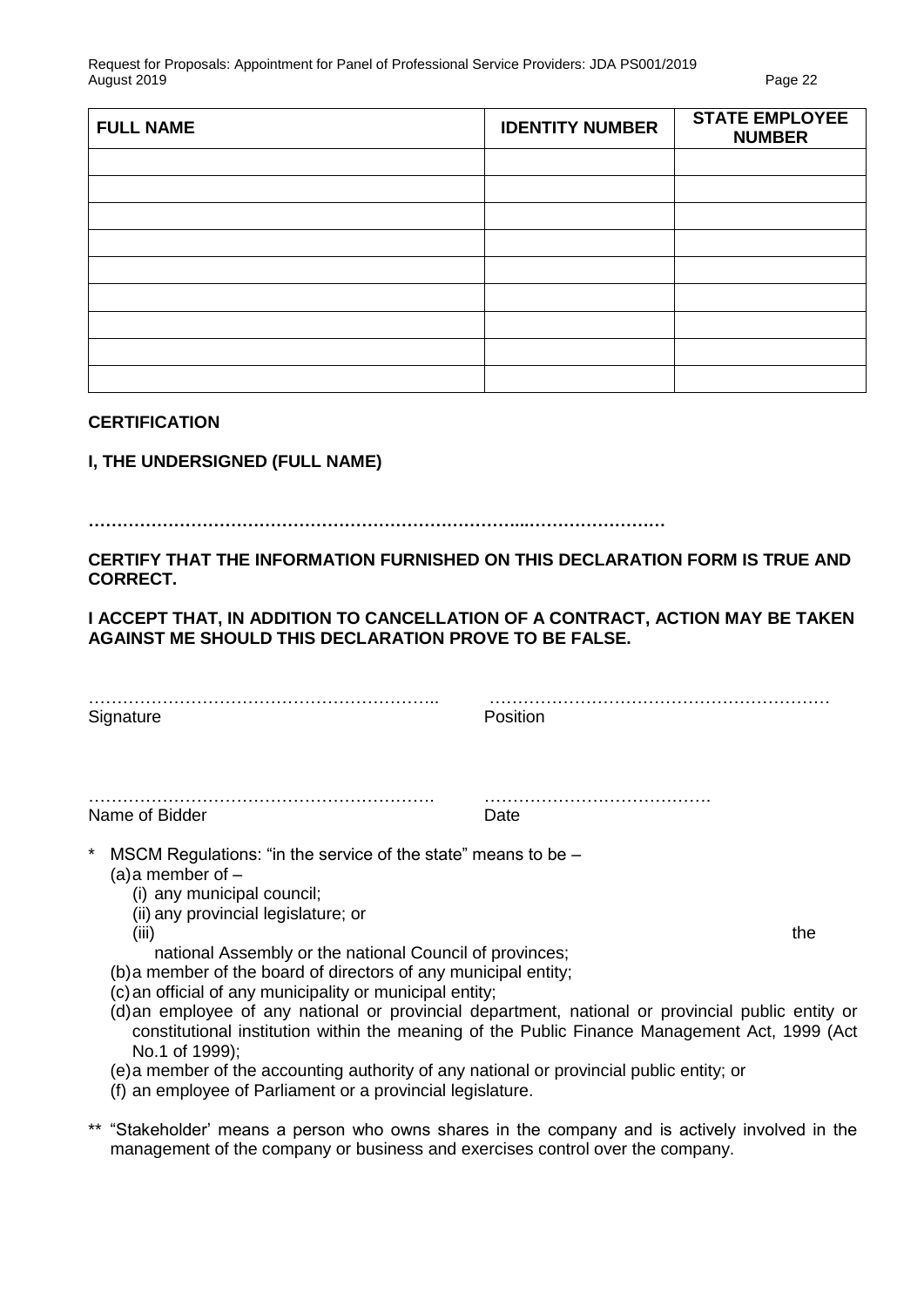#### **FORM C : DECLARATION OF BIDDER'S PAST SUPPLY CHAIN MANAGEMENT PRACTICES**

- 1 This Municipal Bidding Document must form part of all bids invited.
- 2 It serves as a declaration to be used by municipalities and municipal entities in ensuring that when goods and services are being procured, all reasonable steps are taken to combat the abuse of the supply chain management system.
- 3 The bid of any bidder may be rejected if that bidder, or any of its directors have:
	- a. abused the municipality's / municipal entity's supply chain management system or committed any improper conduct in relation to such system;
	- b. been convicted for fraud or corruption during the past five years;
	- c. willfully neglected, reneged on or failed to comply with any government, municipal or other public sector contract during the past five years; or
	- d. been listed in the Register for Tender Defaulters in terms of section 29 of the Prevention and Combating of Corrupt Activities Act (No 12 of 2004).
- 4 In order to give effect to the above, the following questionnaire must be completed and submitted with the bid.

| <b>Item</b> | Question                                                                                                                                                                                                                                                                                                                                                                                                                                          | <b>Yes</b>       | <b>No</b> |
|-------------|---------------------------------------------------------------------------------------------------------------------------------------------------------------------------------------------------------------------------------------------------------------------------------------------------------------------------------------------------------------------------------------------------------------------------------------------------|------------------|-----------|
| 4.1         | Is the bidder or any of its directors listed on the National Treasury's<br>database as a company or person prohibited from doing business with the<br>public sector?<br>(Companies or persons who are listed on this database were<br>informed in writing of this restriction by the National Treasury after<br>the <i>audi alteram partem</i> rule was applied).                                                                                 | Yes              | <b>No</b> |
| 4.1.1       | If so, furnish particulars:                                                                                                                                                                                                                                                                                                                                                                                                                       |                  |           |
| 4.2         | Is the bidder or any of its directors listed on the Register for Tender<br>Defaulters in terms of section 29 of the Prevention and Combating of<br>Corrupt Activities Act (No 12 of 2004)?<br>(To access this Register enter the National Treasury's website,<br>www.treasury.gov.za, click on the icon "Register for Tender<br>Defaulters" or submit your written request for a hard copy of the<br>Register to facsimile number (012) 3265445). | <b>Yes</b><br>I. | <b>No</b> |
| 4.2.1       | If so, furnish particulars:                                                                                                                                                                                                                                                                                                                                                                                                                       |                  |           |
| 4.3         | Was the bidder or any of its directors convicted by a court of law (including<br>a court of law outside the Republic of South Africa) for fraud or corruption<br>during the past five years?                                                                                                                                                                                                                                                      | Yes              | No        |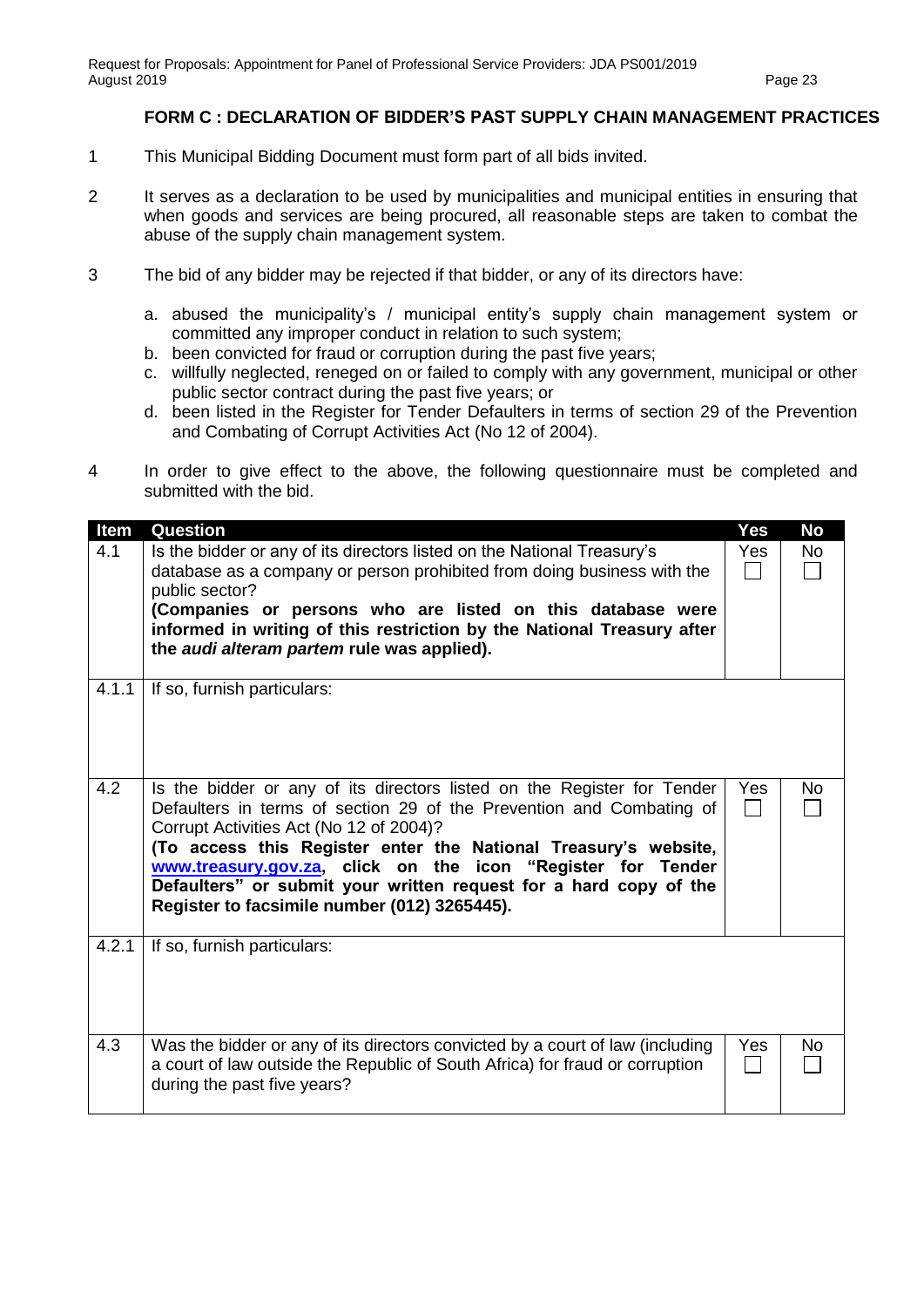| 4.3.1 | If so, furnish particulars:                                                                                                                                                                                                                     |            |           |
|-------|-------------------------------------------------------------------------------------------------------------------------------------------------------------------------------------------------------------------------------------------------|------------|-----------|
| Item  | Question                                                                                                                                                                                                                                        | <b>Yes</b> | <b>No</b> |
| 4.4   | Does the bidder or any of its directors owe any municipal rates and taxes<br>or municipal charges to the municipality / municipal entity, or to any other<br>municipality / municipal entity, that is in arrears for more than three<br>months? | Yes        | No        |
| 4.4.1 | If so, furnish particulars:                                                                                                                                                                                                                     |            |           |
| 4.5   | Was any contract between the bidder and the municipality / municipal<br>entity or any other organ of state terminated during the past five years on<br>account of failure to perform on or comply with the contract?                            | Yes        | No        |
| 4.7.1 | If so, furnish particulars:                                                                                                                                                                                                                     |            |           |

#### **CERTIFICATION**

**I, THE UNDERSIGNED (FULL NAME) .............…………..…………………………...............…..…… CERTIFY THAT THE INFORMATION FURNISHED ON THIS DECLARATION FORM TRUE AND CORRECT.**

**I ACCEPT THAT, IN ADDITION TO CANCELLATION OF A CONTRACT, ACTION MAY BE TAKEN AGAINST ME SHOULD THIS DECLARATION PROVE TO BE FALSE.**

| <b>SIGNATURE</b> | <b>DATE</b> |
|------------------|-------------|
|                  |             |
|                  |             |
|                  |             |
|                  |             |
|                  |             |

| <b>POSITION</b> | <b>NAME OF BIDDER</b> |
|-----------------|-----------------------|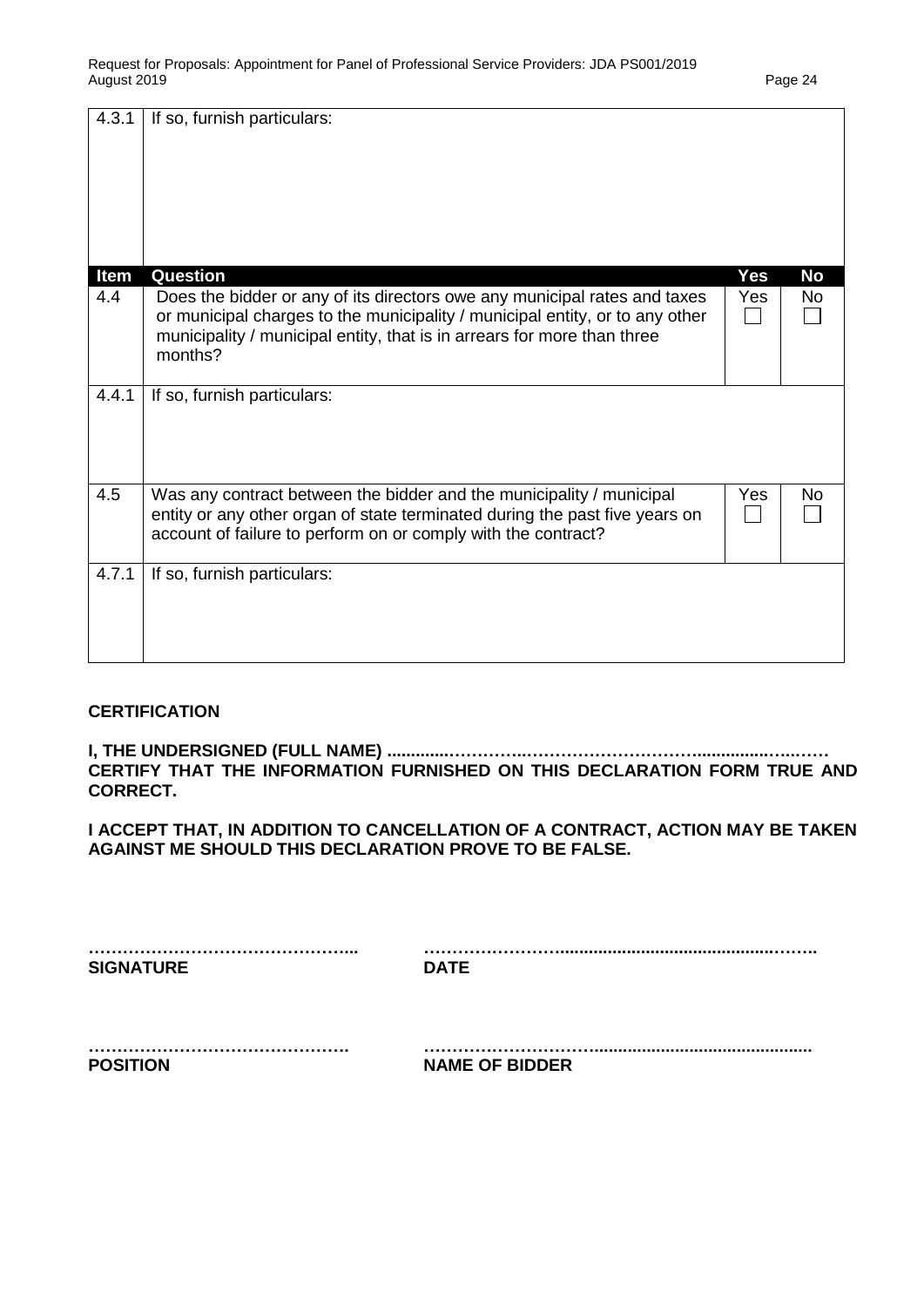### **FORM D: CERTIFICATE OF INDEPENDENT BID DETERMINATION**

I, the undersigned, in submitting the accompanying bid:

#### (Bid Number and Description)

\_\_\_\_\_\_\_\_\_\_\_\_\_\_\_\_\_\_\_\_\_\_\_\_\_\_\_\_\_\_\_\_\_\_\_\_\_\_\_\_\_\_\_\_\_\_\_\_\_\_\_\_\_\_\_\_\_\_\_\_\_\_\_\_\_\_\_\_\_\_\_

in response to the invitation for the bid made by:

#### JOHANNESBURG DEVELOPMENT AGENCY

do hereby make the following statements that I certify to be true and complete in every respect:

I certify, on behalf of: \_\_\_\_\_\_\_\_\_\_\_\_\_\_\_\_\_\_\_\_\_\_\_\_\_\_\_\_\_\_\_\_\_\_\_\_\_\_\_\_\_\_\_\_\_\_\_\_\_\_that:

(Name of Bidder)

- 1. I have read and I understand the contents of this Certificate;
- 2. I understand that the accompanying bid will be disqualified if this Certificate is found not to be true and complete in every respect;
- 3. I am authorized by the bidder to sign this Certificate, and to submit the accompanying bid, on behalf of the bidder;
- 4. Each person whose signature appears on the accompanying bid has been authorized by the bidder to determine the terms of, and to sign, the bid, on behalf of the bidder;
- 5. For the purposes of this Certificate and the accompanying bid, I understand that the word "competitor" shall include any individual or organization, other than the bidder, whether or not affiliated with the bidder, who:
	- (a) has been requested to submit a bid in response to this bid invitation;
	- (b) could potentially submit a bid in response to this bid invitation, based on their qualifications, abilities or experience; and
- 6. The bidder has arrived at the accompanying bid independently from, and without consultation, communication, agreement or arrangement with any competitor. However communication between partners in a joint venture or consortium<sup>3</sup> will not be construed as collusive bidding.
- 7. In particular, without limiting the generality of paragraphs 6 above, there has been no consultation, communication, agreement or arrangement with any competitor regarding:
	- (a) prices;
	- (b) geographical area where product or service will be rendered (market allocation)
	- (c) methods, factors or formulas used to calculate prices;
	- (d) the intention or decision to submit or not to submit, a bid;
	- (e) the submission of a bid which does not meet the specifications and conditions of the bid; or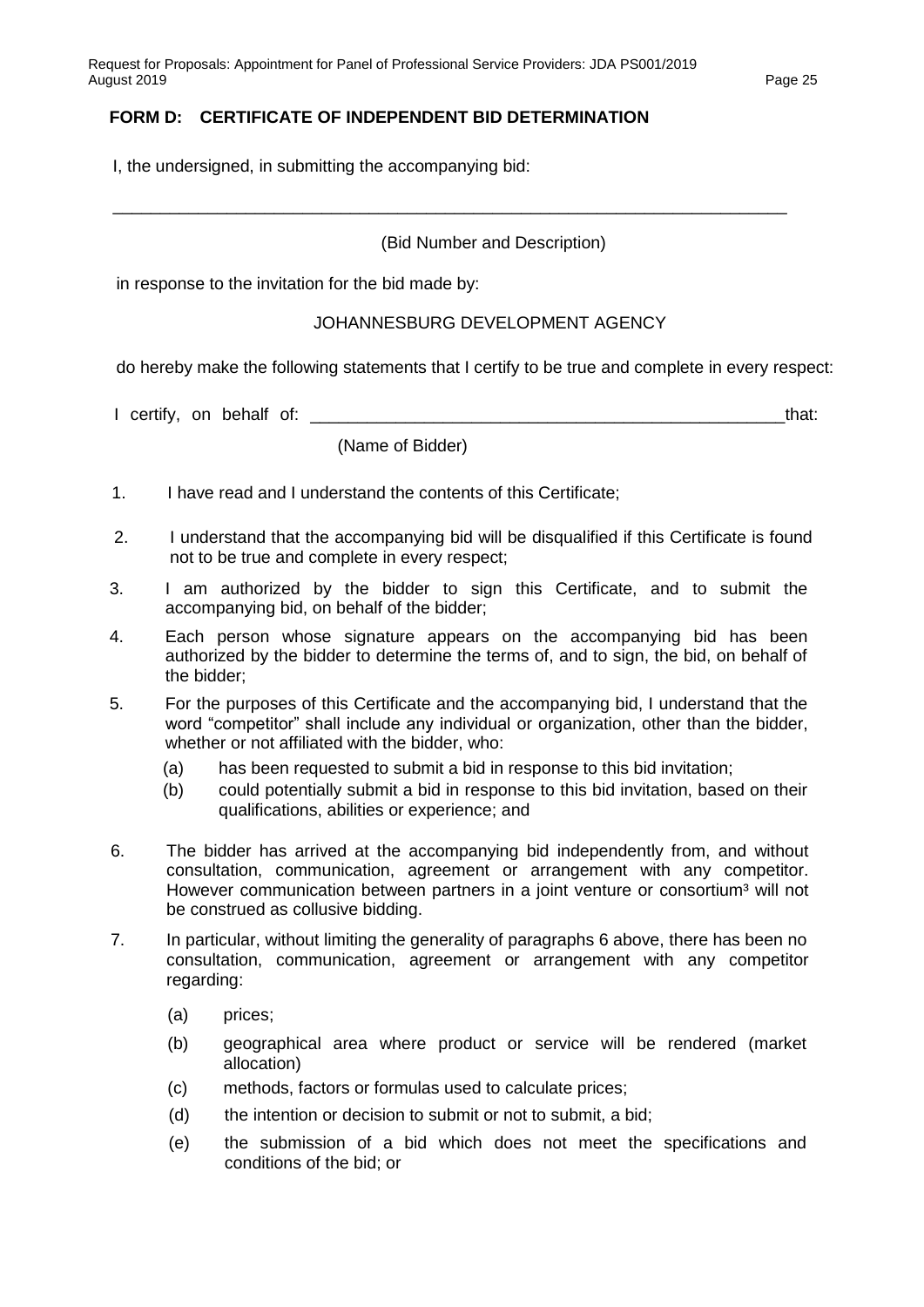- (f) bidding with the intention not to win the bid.
- 8. In addition, there have been no consultations, communications, agreements or arrangements with any competitor regarding the quality, quantity, specifications and conditions or delivery particulars of the products or services to which this bid invitation relates.
- 9. The terms of the accompanying bid have not been, and will not be, disclosed by the bidder, directly or indirectly, to any competitor, prior to the date and time of the official bid opening or of the awarding of the contract.
- 10. I am aware that, in addition and without prejudice to any other remedy provided to combat any restrictive practices related to bids and contracts, bids that are suspicious will be reported to the Competition Commission for investigation and possible imposition of administrative penalties in terms of section 59 of the Competition Act No. 89 of 1998 and or may be reported to the National Prosecuting Authority (NPA) for criminal investigation and or may be restricted from conducting business with the public sector for a period not exceeding ten (10) years in terms of the Prevention and Combating of Corrupt Activities Act No. 12 of 2004 or any other applicable legislation.

| <br>Signature | .<br>Date      |
|---------------|----------------|
|               |                |
| Position      | Name of Bidder |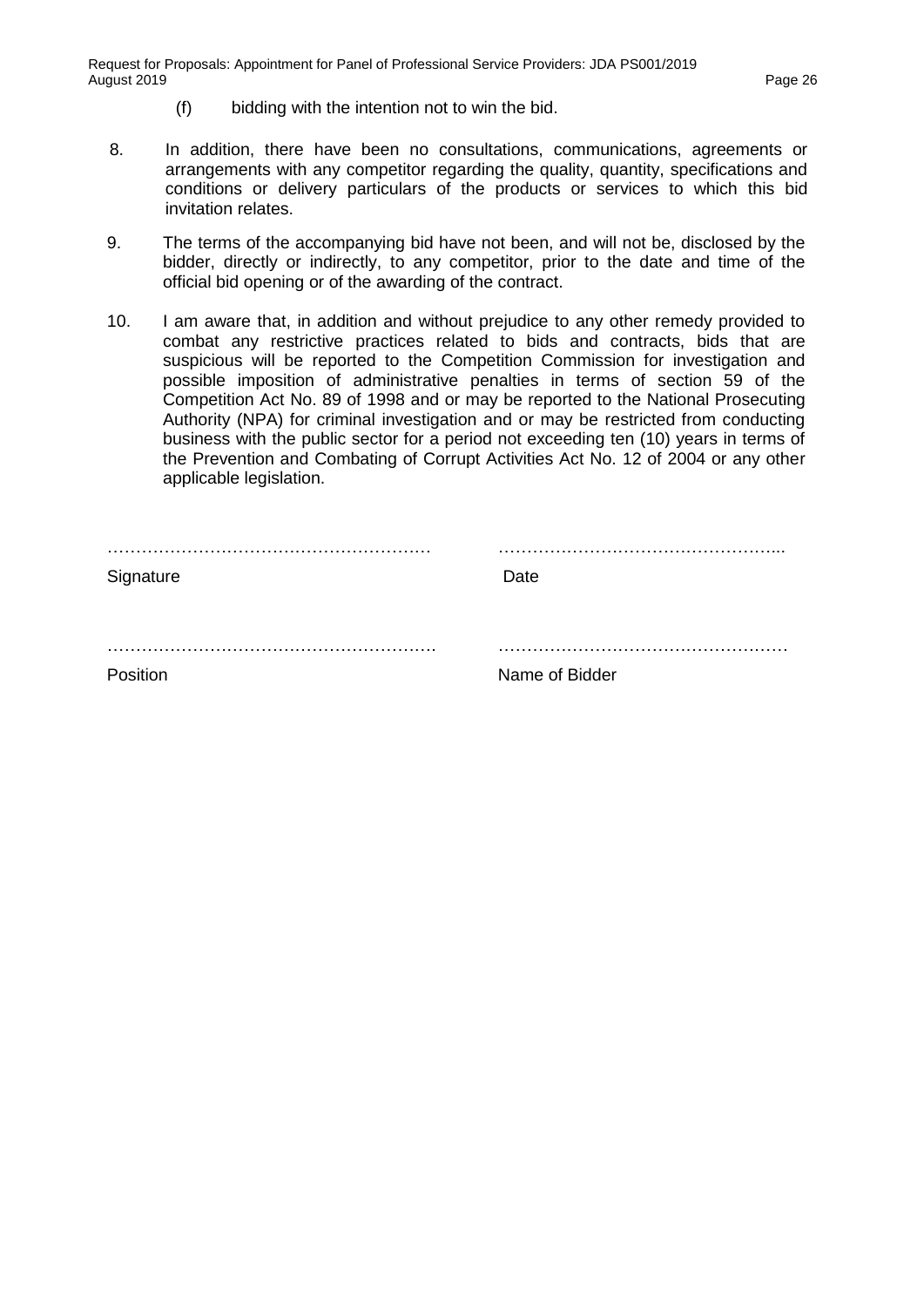



**City of Johannesburg** Johannesburg Development Agency

The Bus Factory Newtown Johannesburg, 2000 Marshalltown 2107

No 3 President Street PO Box 61877 Tel +27(0) 11 688 7851 (O) Fax +27(0) 11 688 7899/63 E-mail: info@jda.org.za

> **www.jda.org.za www.joburg.org.za**

**FORM E: Particulars of all Contracts awarded by an Organ of State during the last 5 years (in the event of insufficient space, attach additional information in supplementary document)**

| <b>EMPLOYER</b> | <b>CONSULTING ENGINEER</b> | <b>NATURE OF WORK</b> | <b>VALUE OF</b><br><b>WORK</b> | <b>YEAR OF</b><br><b>COMPLETION</b> |
|-----------------|----------------------------|-----------------------|--------------------------------|-------------------------------------|
|                 |                            |                       |                                |                                     |
|                 |                            |                       |                                |                                     |
|                 |                            |                       |                                |                                     |
|                 |                            |                       |                                |                                     |
|                 |                            |                       |                                |                                     |
|                 |                            |                       |                                |                                     |
|                 |                            |                       |                                |                                     |
|                 |                            |                       |                                |                                     |
|                 |                            |                       |                                |                                     |
|                 |                            |                       |                                |                                     |
|                 |                            |                       |                                |                                     |
|                 |                            |                       |                                |                                     |
|                 |                            |                       |                                |                                     |
|                 |                            |                       |                                |                                     |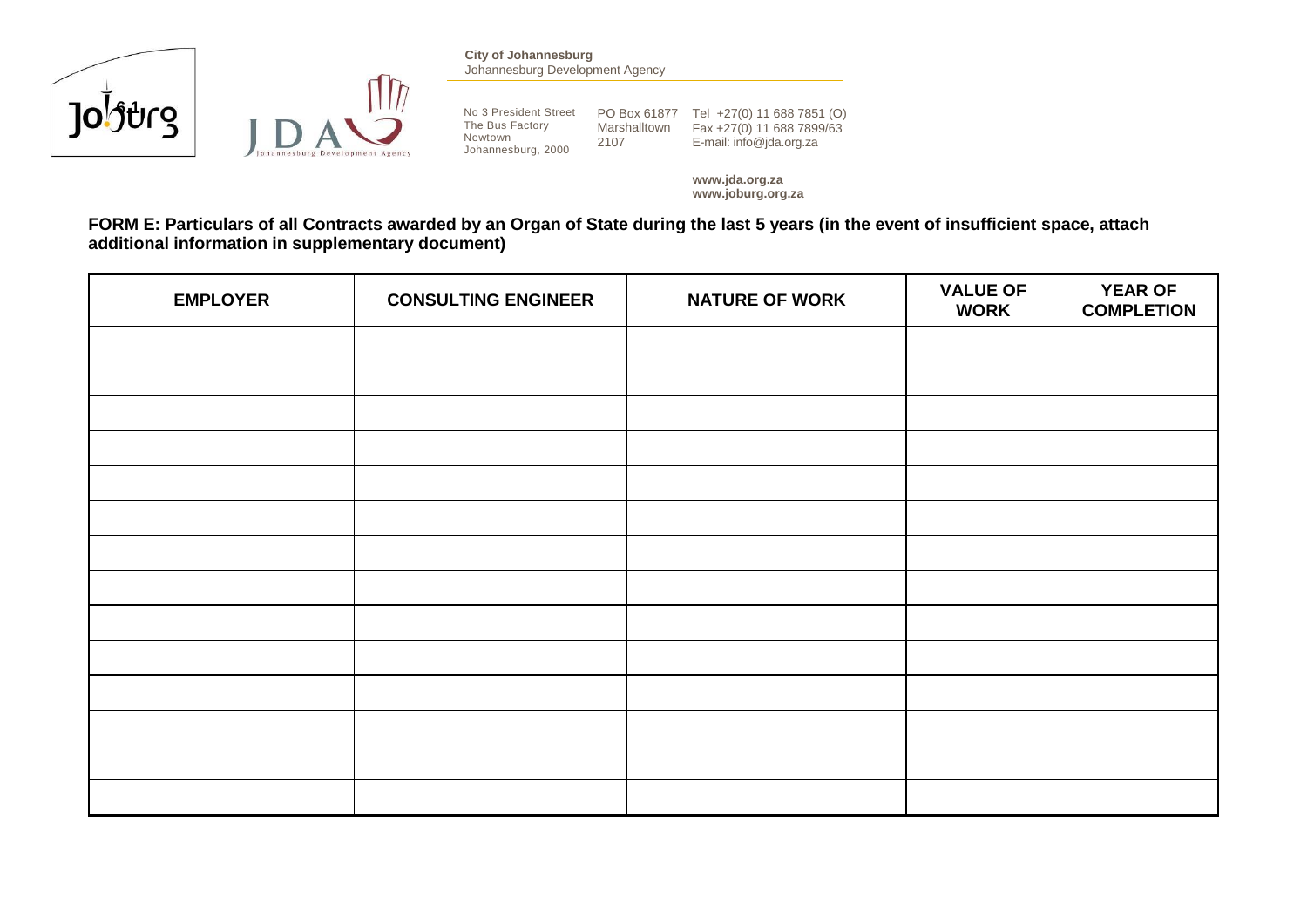| <b>EMPLOYER</b> | <b>CONSULTING ENGINEER</b> | <b>NATURE OF WORK</b> | <b>VALUE OF</b><br><b>WORK</b> | <b>YEAR OF</b><br><b>COMPLETION</b> |
|-----------------|----------------------------|-----------------------|--------------------------------|-------------------------------------|
|                 |                            |                       |                                |                                     |
|                 |                            |                       |                                |                                     |
|                 |                            |                       |                                |                                     |
|                 |                            |                       |                                |                                     |
|                 |                            |                       |                                |                                     |
|                 |                            |                       |                                |                                     |
|                 |                            |                       |                                |                                     |
|                 |                            |                       |                                |                                     |
|                 |                            |                       |                                |                                     |

**SIGNATURE DATE**

.................................................................... ...........................................................

(of person authorised to sign on behalf of the Tenderer)

#### **Organ of State means-**

- a) a national or provincial department:
- b) a municipality;
- c) a constitutional institution defined in the Public Finance Management Act, 1999 (Act No. 1 of 1999);
- d) Parliament;
- e) a provincial legislature;

f) any other institution or category of institutions included in the definition of "organ of state" in section 239 of the Constitution and recognised by the [Minister](javascript:void(0);) by notice in the *Government Gazette* as an institution or category of institutions to which [this Act](javascript:void(0);) applies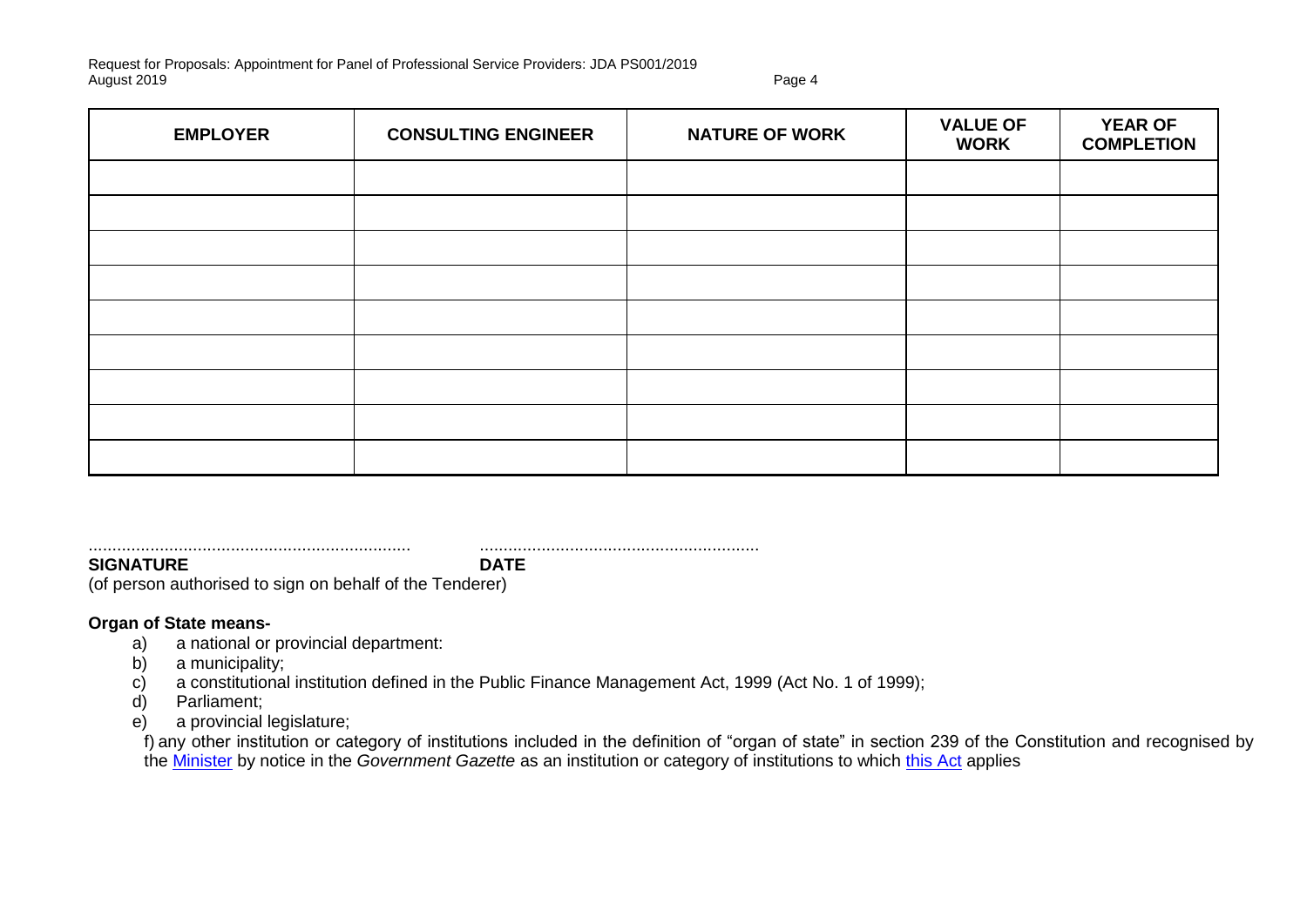### **ANNEXURE H: DECLARATION ON STATE OF MUNICIPAL ACCOUNTS**

A Any bid will be rejected if: Any municipal rates and taxes or municipal service charges owed by the bidder or any of the directors to the municipality or a municipal entity, or to any other municipality or municipal entity, are in arrears for more than three months. B Bid Information i. Name of bidder: ……………………………………………………………………………………..…. ii. Registration Number: ………………………………………………………………………………….…… iii. Municipality where business is situated …………………………………………………………….….… iv. Municipal account number for rates: …………………………………………………………………..…. v. Municipal account number for water and electricity: ……………………………………………….…… vi. Names of all directors, their ID numbers and municipal account number. 1. ………………………………………………………………………………………………….………… 2. ……………………………………………………………………………………………………………. 3. ……………………………………………………………………………………………………………. 4. ……………………………………………………………………………………………………………. 5. ……………………………………………………………………………………………………………. 6. …………………………………………………………………………………………………………….